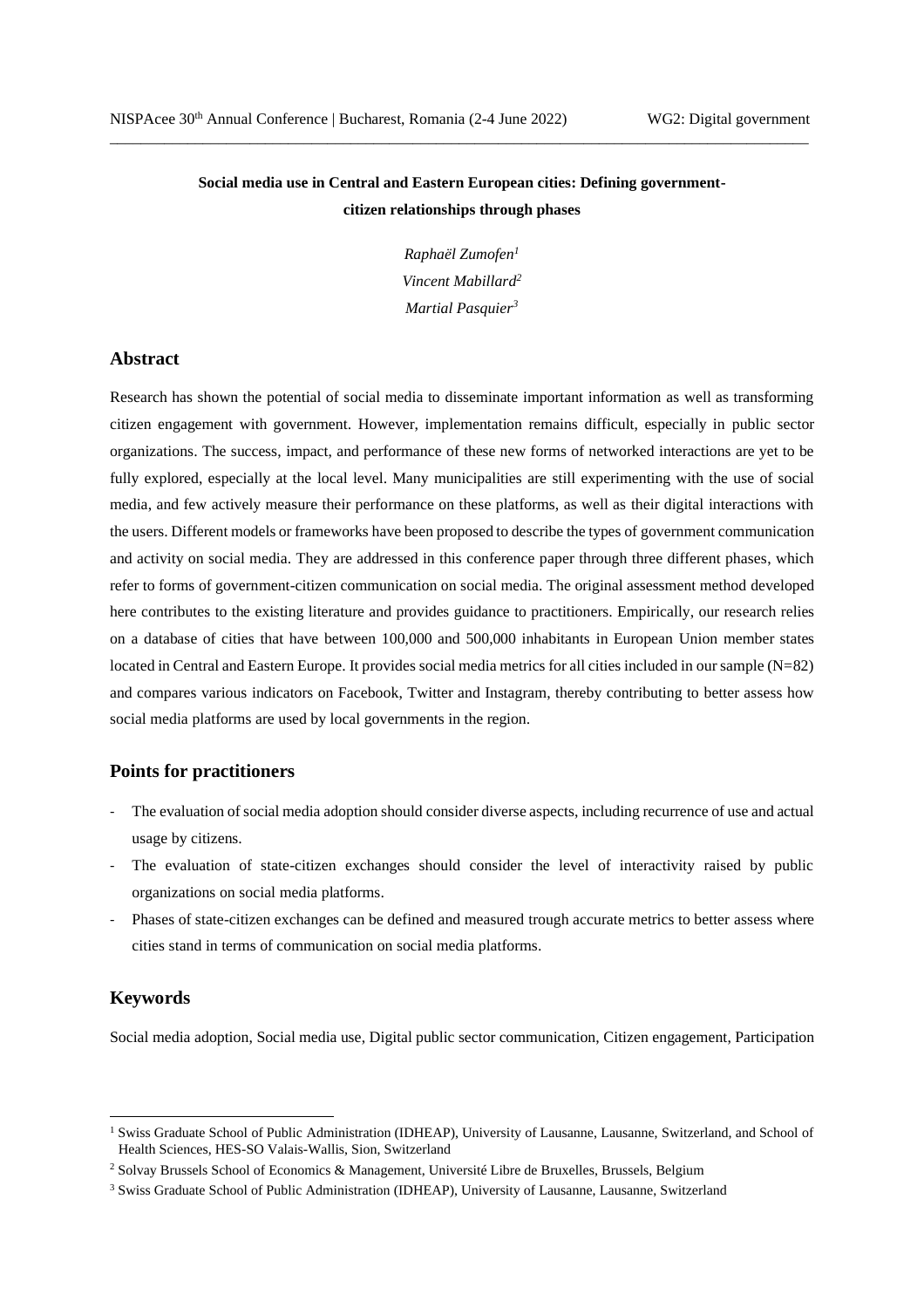## **1. Introduction**

In the past few years, there has been considerable growth of electronic government projects using information and communications technology (ICTs) to help governments in service delivery and information provision online (edisclosure). ICTs promise efficiency, speed of information delivery, global reach, and transparency (Twizeyimana and Andersson, 2019). The Web 2.0 applications and social media specifically represent one of the latest steps in ICTs use by government. In general, the merits of social media presence are almost unanimously accepted (Faber et al., 2020), since they provide innovative methods for immediate interaction between citizens and governments, becoming a central component of e-government (Bertot et al. 2010) and of the relationship between public organizations and the population (Mabillard et al., 2021) in a very short period of time.

The existence of social media tools in governments has also changed the landscape of public agencies and bureaucracies around the world. After some years of experimentation, testing, and assessment, the diffusion of social media in government is now intended to innovate how bureaucracies operate internally and how they interact with the public outside governments' organizational boundaries (Criado et al., 2013). Social media have raised opportunities to foster two-way communicative interaction as the demand for digital dialogic and knowledgesharing options emerged. However, implementation is difficult, especially in government organizations (Meijer et al., 2012). The success, impact, and performance of these forms of networked interactions are yet to be fully explored, especially at the municipal level. Social media usage by local governments has thus become an important research topic. This results from the uptake of these platforms by most municipalities, and the increasing need to encourage citizen participation at the local level (Mossberger et al., 2013).

Many municipalities are still experimenting with the use of social media, and few actively measure their performance on social media and their digital interactions with the citizens. Empirical research shows that most government adoption of social media is for purely "informational" purposes (Mergel 2013a). The rise of social media use by governments appears not to have affected fundamentally the unilateral relationship between who provides information and takes decisions (playing an active role, the government) and who receives the information or the consequences of a decision (playing a passive role, the citizens) (Falco and Kleinhans, 2018). Governments seem to be locked in the one-way communication and supply-side "paradigm" where citizens are receivers rather than conscious producers or creators of information, data, ideas, solutions, and decisions in the context of public policies (McNutt 2010). Different models or frameworks have been proposed to describe the types of communication and activity of governments (federal and local) on social media (e.g., Meijer and Thaens, 2013; Mergel, 2013a; Falco and Kleinhans, 2018).

This article contributes to the strand of research on digital communication of public sector organizations through the definition and assessment of phases that characterize local governments' communication on social media. We focus on the use of Facebook, Twitter and Instagram in Central and Eastern European (CEE) cities between 100,000 and 500,000 inhabitants (N=82). In this regard, research on social media use by public administration has emerged only recently in CEE states (Špaček, 2018). Nevertheless, recent studies have shown compelling results regarding social media use in the region.

Our study contributes to the Public Administration (PA) literature on social media use in three ways. First, it extends the current state of research from a theoretical perspective through the development of a new model of state-citizen exchanges. Second, it proposes a methodological approach to measure the phases of this model with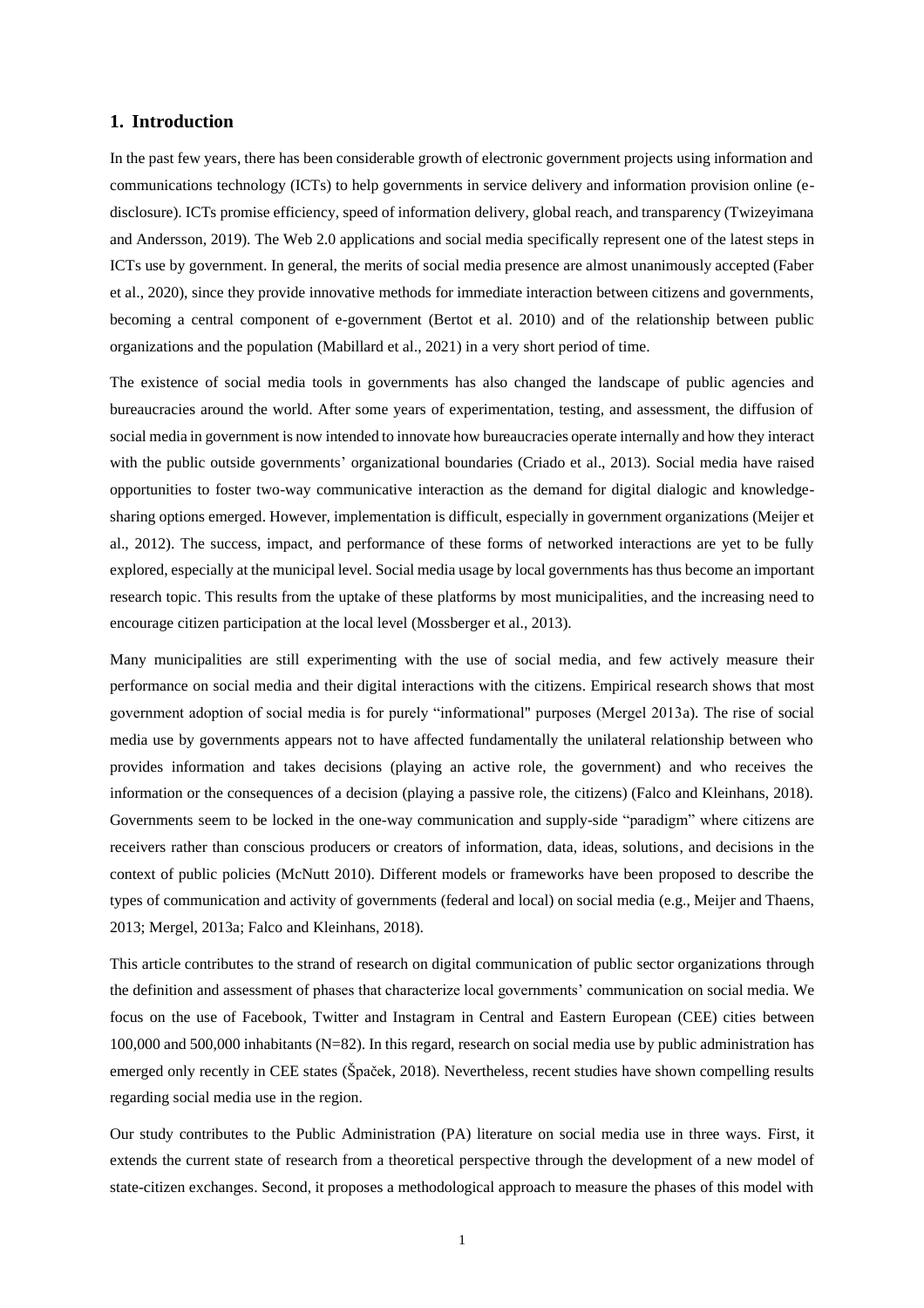relevant metrics. And third, it presents a unique dataset on CEE cities, thereby contributing to better assess how social media are used by local governments in the region. Indeed, this model involves evolving phases that describe the state of government-citizen communication on social media. Consequently, it provides material to better identify the phase(s) that prevail(s) in municipalities. Through these conceptual and empirical additions to the literature, our study aims at responding to the following research questions (**RQs**): What are the phases that characterize local governments' communication on social media (**RQ1**)? And where do municipalities in CEE countries stand in terms of communication with their citizens on social media (**RQ2**)?

This paper is structured as follows. Section 2 discusses social media use and communication phases in government organizations based on the academic literature. Section 3 presents the context and characteristics of the countries included in our study. Section 4 describes the metrics used to measure the phases on social media communication, whereas section 5 focuses on the method preferred to collect and analyze the data. The empirical results are then presented and commented in section 6. The final section of the paper exposes the conclusions and limitations of the paper.

### **2. Government communication on social media: Engagement as an objective**

The first version of the Web was characterized by one-to-many communication, with low levels of interactivity and relatively small numbers of information producers. By contrast, today's users can seamlessly co-create and, importantly, share content that can include images and maps as well as text across a wide range of platforms (Ellison and Hardey, 2014). The rapid adoption of social media has done much to drive this transformation in how information is created, distributed, and used. The Web 2.0 is characterized by the collective creation and distribution of content; social media contribute to this trend in a significant way (Faber et al., 2020).

The use of social media, defined as internet-based applications built on the ideological and technological foundations of Web 2.0 (Kavanaugh et al., 2012), allows governments to provide real-time information to citizens, enhances service delivery and, through ease of use, encourages greater civic engagement and public participation (Manetti et al., 2017). It provides a convenient, accessible means of building relationships between governments and citizens. It also provides an ideal outlet for governments to dialogue with the public, social media being characterized by a low entry cost and a widespread acceptance of their legitimacy as communication channels (Stone and Can, 2020). Social media have thus offered new opportunities for local governments to send local service–related messages to their citizens. They may also serve as information exchange platforms and tools to obtain user feedback. Incorporating social media into the local administration communication strategy may enhance transparency and improve policymaking and the provision of public services (Bonsón et al., 2012). Indeed, social media lowers traditional barriers to civic engagement and participation, allowing the public to efficiently engage with public authorities. Conversely, local governments can be more responsive to users' needs and requests, and dialogue with citizens about salient issues. In addition, engaging citizens through social media can help governments build social capital and foster a shared sense of purpose, responsibility, and understanding with the citizenry (Brainard and Edlins, 2015).

However, the increase of web- and mobile-based platforms, enabling people to express their opinion, identify problems and propose solutions, have not solved issues observed in other communication channels. In this regard, several contributions have shown (so far) that: a) social media have a limited capacity to create mutual discourse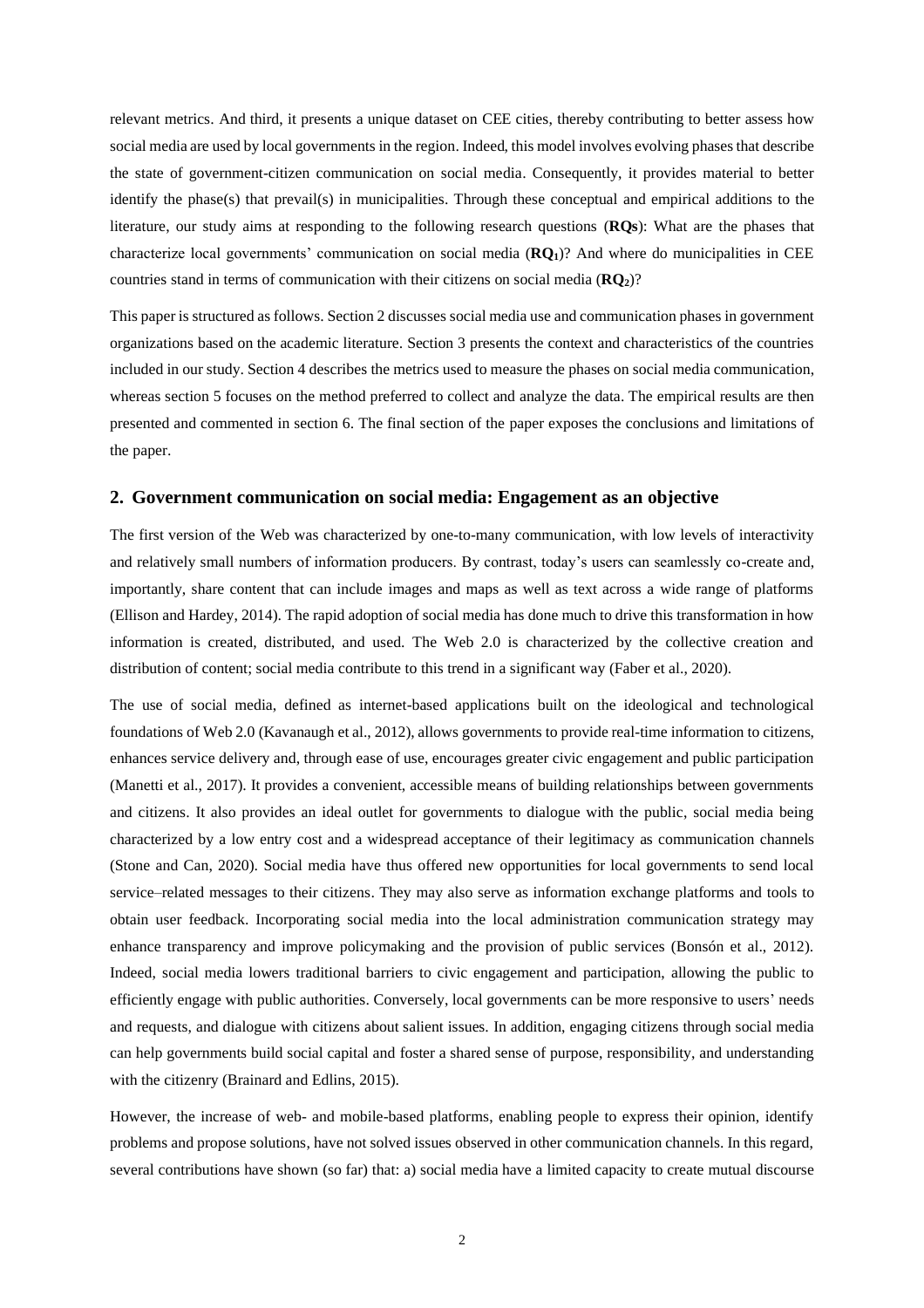communication (Williamson and Parolin, 2013); b) models of participatory sensing predominate over participatory decision-making through apps (Ertiö, 2015); and c) a large segment of the population still does not feel comfortable about using emerging social media (Linders, 2012). Moreover, recent studies have shown that local governments mainly use social media to deliver information and services online, but that there are few transactions and limited interactivity (Guillamón et al., 2016). They have also confirmed that many local governments only use social media channels for unidirectional communication, sharing information but avoiding the dialogic potential of the platform (Mossberger et al., 2013; Campbell et al., 2014; Manetti et al., 2017). As a result, most local governments have adopted a "dissemination by default" approach, since they often lack a clear purpose and strategy for their social media channel (Campbell et al., 2014).

This is unfortunate since more collaborative relationships between governments and their citizens are a shared desired outcome of modern governance. Benefits would involve greater citizen engagement and participation and a more sustained, multi-stakeholder dialogue. Indeed, research has shown that engagement and participation are often the primary goals for public sector organizations (Mergel, 2013a). Nevertheless, citizen engagement remains an ill-defined concept. By using this term, academics or professionals might refer to: public participation, public engagement, stakeholder involvement, co-creation, political participation, civic engagement, participatory democracy or activism (Bonsón et al., 2019). Although there are multiple definitions of the term, its most essential aspect lies in the increased interaction between citizens and government.

Social networks provide a means to turn this engagement into practice, through discussion and the coordination of social activities (Warren et al., 2014). However, there is no clear evidence that citizens are using social media for interactive participation in the activities of government agencies (Haro-de-Rosario et al., 2018). Government social media engagement starts with the staff that can create opportunities for the public to access and comment on information (Brainard and Edlins, 2015). Strategies range from information dissemination to interactive dialogue. In this regard, Mergel (2013b) and Hofmann et al. (2013) have argued that government agencies still use social media tools for one-way information supply mainly, rather than enabling two-way communication to increase citizen participation. This finding has been confirmed by recent contributions (see Faber et al., 2020; Perea et al., 2021; Wukich, 2022).

Depending on the cultural context, people and governments in different countries tend to adopt social media in different ways. Thus, the existence of effective interactive participation by citizens through social media largely depends on the role played by public administrators, who may be either neutral or dynamic advocates of citizen participation (Bonsón et al., 2013). Although government agencies provide digital tools for participation, citizen engagement may still be limited because social media by themselves cannot automatically overcome passivity. In this sense, government agencies must take responsibility for encouraging interaction (Wukich, 2021).

According to Bovaird (2017), governments from most Western countries are trying to capitalize on social media to restore trust in government and respond to citizens' needs and aspirations. In contrast, Zheng and Zheng (2014) explain that, in other cases, governments tend to adopt and use social media primarily for self-promotion and political marketing, and not for promoting transparent, participatory, and citizen-oriented public services. Despite the evidence that social media is being adopted to promote citizen engagement, research remains rather limited; and while various frameworks and metrics have been proposed (e.g., Bonsón et al., 2015; Warren et al., 2014),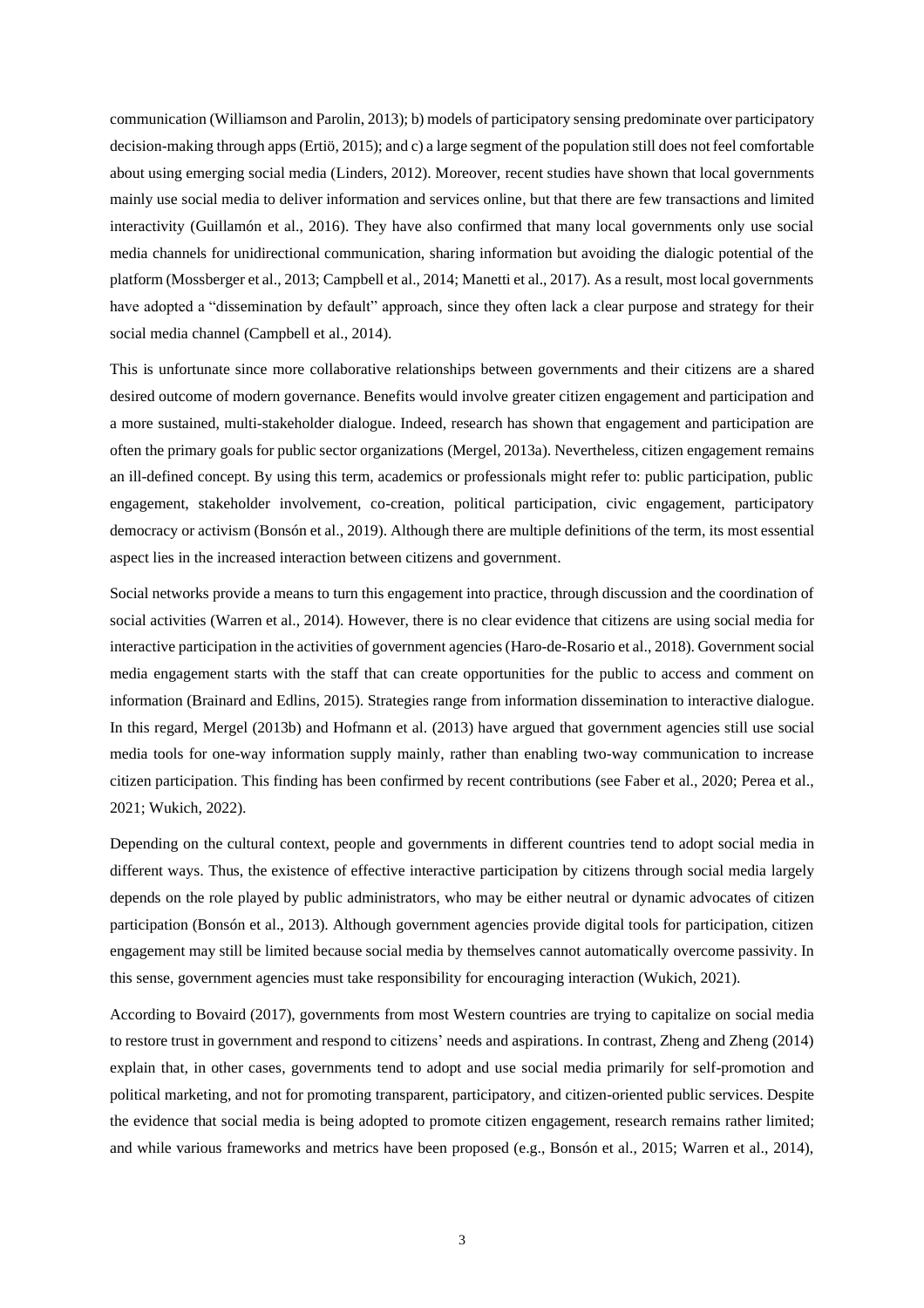none has provided (to the extent of our knowledge) an integrated model to quantitatively measure the phases that characterize government-citizen relationships.

# **3. Social media role and use in CEE countries**

It should first be noted that drawing the borders of geographical regions is a tricky and, sometimes, politically sensitive issue. Here, we rely on the list of CEE countries established by the French National Institute of Statistics and Economic Studies (INSEE) in 2020, gathering 11 European Union member states of the central and eastern part of Europe<sup>4</sup> . As we concentrate on cities between 100,000 and 500,000 inhabitants, the region includes only 10 countries (colored on Figure 1).



**Figure 1**. Map highlighting the countries included in the study

*Notes*. N=10 countries (including 82 cities). Latvia is not included in our sample since the only city over 100,000 inhabitants, the capital city Riga, has a population of 621,120 inhabitants in 2020. Source: Official Statistics of Latvia.

*Sources*. Bulgaria: National Statistical Institute (Dec. 31, 2018); Croatia: Croatian Bureau of Statistics (Dec. 31, 2018); Czech Republic: Czech Statistical Office (2018); Estonia: Statistics Estonia (2019); Hungary: Central Statistical Office (Jan. 1, 2019); Lithuania: Statistics Lithuania (July 1, 2019); Poland: Statistics Poland (Dec. 31, 2018); Romania: National Institute of Statistics (Jan. 1, 2016); Slovakia: Statistical Office (Dec. 31, 2019); Slovenia: Statistics Slovenia (Q2, 2019).

After World War II, CEE countries became part of the Socialist Bloc. In 1989, some countries demanded political changes which, within the subsequent two years, participated to the disintegration of the "East vs. West" political configuration that prevailed in Europe (Glińska and Rudolf, 2019). A forceful pursuit of societies within those countries to adopt democratic standards along with reforms of the economic system became a basis for political and economic changes, bringing their standards closer to those of Western European countries (Randma-Liiv and Drechsler, 2017). Each CEE country has tried to implement subsequent phases of transformation on its own, a

<sup>4</sup>[https://www.insee.fr/en/metadonnees/definition/c2055#:~:text=Bulgaria%2C%20Croatia%2C%20Estonia%2C%20Hungary](https://www.insee.fr/en/metadonnees/definition/c2055#:~:text=Bulgaria%2C%20Croatia%2C%20Estonia%2C%20Hungary,Slovenia%2C%20Slovakia%2C%20Czech%20Republic.) [,Slovenia%2C%20Slovakia%2C%20Czech%20Republic.](https://www.insee.fr/en/metadonnees/definition/c2055#:~:text=Bulgaria%2C%20Croatia%2C%20Estonia%2C%20Hungary,Slovenia%2C%20Slovakia%2C%20Czech%20Republic.)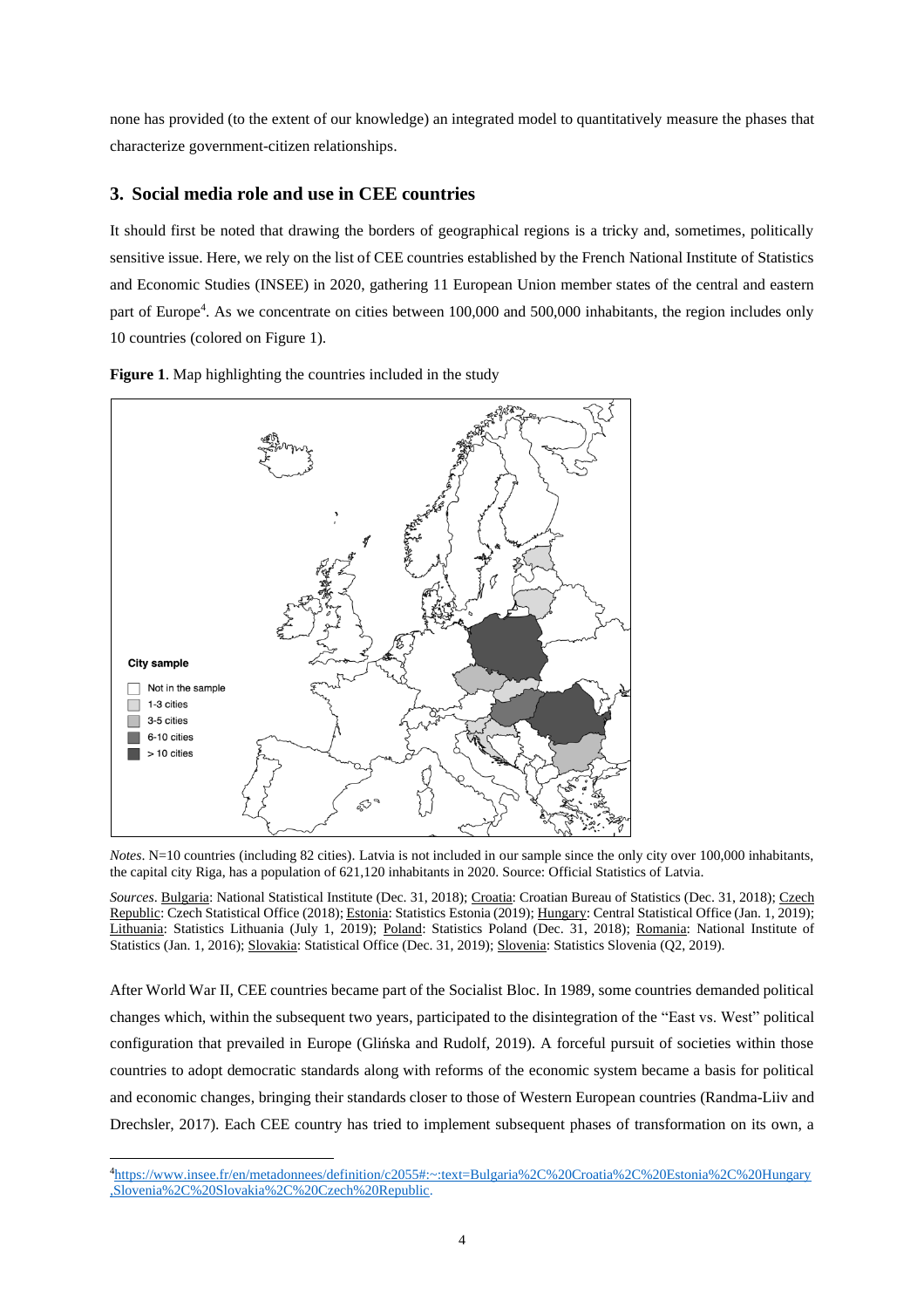process that has occurred at varying rates (Perković, 2014). These rates have sensibly influenced the style of public administration and communication activities carried out by local governments (Bonsón et al., 2015). Indeed, social media use conforms to expectations and associates with higher personal support for the democratic regimes. This shows that the interactive capabilities of the internet are one of the most important factors that differentiate it from traditional media (Placek, 2017).

The use of social media by government in post-communist countries is thus still emerging, and the research on this issue is scarce. Nevertheless, we have identified several studies that examined the use of social media in CEE government organizations. For instance, Jukić and Merlak (2017) analyze the use of Facebook among 112 Slovenian state administrations, finding that only a few public organizations have adopted Facebook. Špaček (2017) presents preliminary results of Facebook use in 11 regions in the Czech Republic, detecting that Facebook pages were used mainly for diffusing ex-post information, with calls for participation found only sporadically. Sinkienė and Bryer (2016) in Lithuania, Jukić and Svete (2018) in Slovenia, Mital (2020) in Slovakia and Urs (2017), and Zeru (2021) in Romania also contribute to the analysis of social media use by local governments in the region.

According to Urs (2017), CEE countries use new technologies for better government and social media change the way citizens are getting political information. Jukić and Merlak (2016) show that many municipalities (41 %) have created their Facebook profiles in 2015 because it was the year of the local elections, and adopting Facebook might have provided an advantage for individuals running for office. They also point out that public administrations have not been so eager to capitalize on social media for improving service delivery, transparency, organizational image, and inclusive policy processes. Although most municipalities are active on Facebook, they do not respond to the comments or provide other forms of feedback, echoing the results from Zheng and Zheng (2014).

## **4. Social media phases in government-citizen relationships: Toward an integrated model**

Our study aims at identifying the phases that characterize local governments' communication on social media. We refer more specifically to the literature that points to strategies (Mergel, 2013b; Mergel 2015; Wukich 2021), missions (Harrison et al., 2012; Lee and Kwak, 2012), information directions (Grunig, 2013; Linders 2012), communication flows (Mergel 2017; Wukich 2022) and tactics (Meijer and Thaens, 2013; Mergel, 2013a). To gather these various aspects, we create an encompassing framework of government-citizen relationships on social media that includes the phases described below and that will help us respond to **RQ1**: what phases characterize local governments' communication on social media?

## *4.1 Dissemination phase*

In the first, dissemination phase, local governments see the use of additional channels on social networking sites to institutionalize their interactions and bring government information to citizens with the objective of being as inclusive as possible, and to reach audiences in the social spaces they frequent daily (Mergel, 2013a). Social media are used as a broadcasting channel and citizens are conceived as the target audience for the reception of government information (Meijer and Thaens, 2013; Mergel, 2012). The goal is to increase transparency and inclusiveness through the voluntary release of government information on other channels than the traditional ones, such as a dedicated website (Mergel, 2013a). This type of communication has often been praised since information provision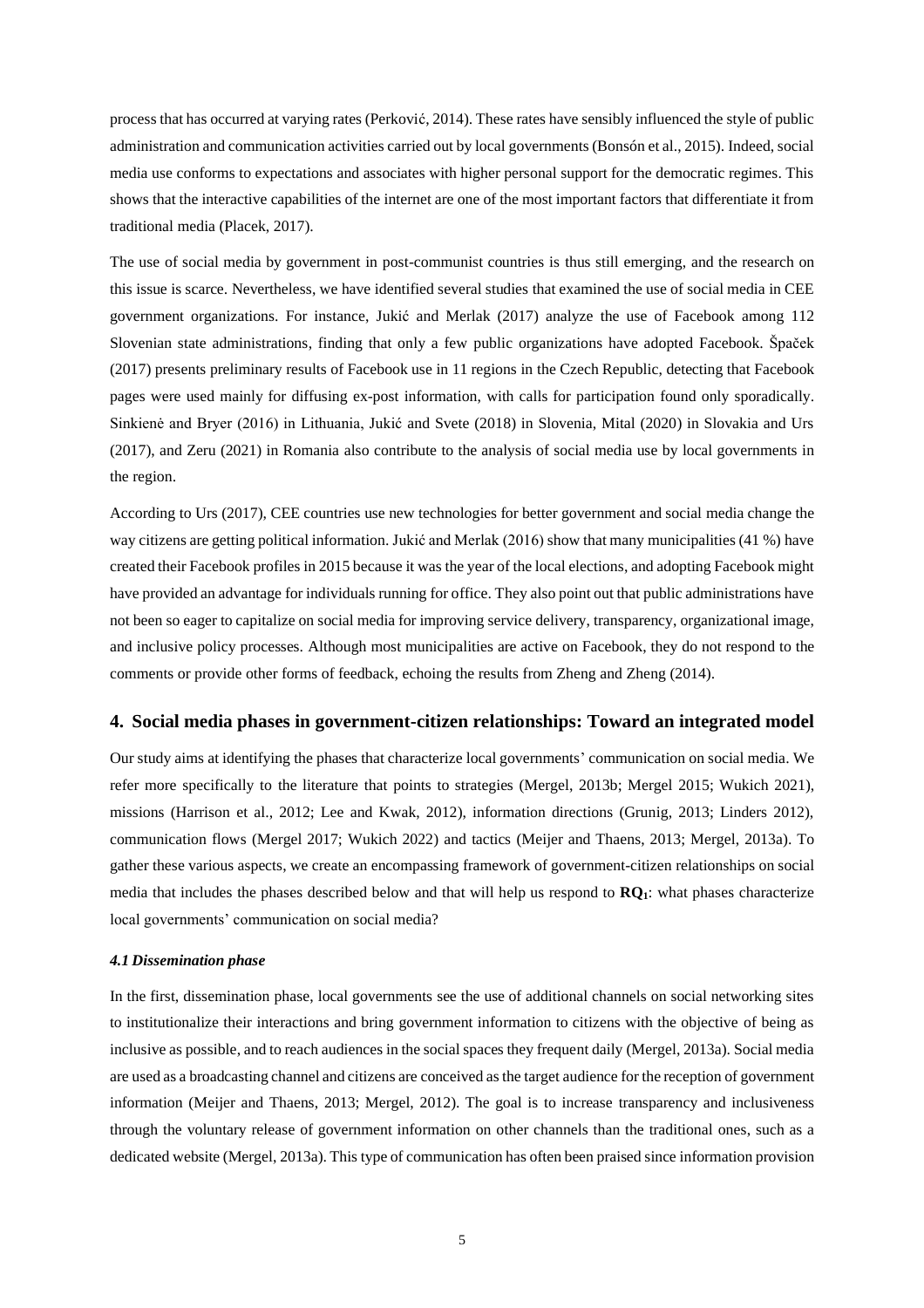to the general public remains an important activity for democratic governments to fulfil their transparency and accountability mandates (Bertot et al., 2010).

Mergel (2013b: 127) describes this phase as a representation tactic (or strategy): "The overwhelming reason to participate in social media spaces can be summarized with one main goal: Representation of the agency on all potential interaction channels". The objective, therefore, is to reach audiences that do not routinely interact with local governments and that are excluded from decision-making and policy-making processes. Municipalities that are following a representation tactic are mostly simply repurposing existing online content, and using social media to notify their audiences about policy statements or major press releases. Minimal additional resources are invested into tailoring the content specifically for social media channels or active bidirectional interactions (Mergel, 2013b). Meijer and Thaens (2013) and DePaula and Dincelli (2016) describe this approach as a push strategy. Social media are used to convey basic information to users about public bodies' activities. This approach is also described as one-way symmetric (Grunig, 2013), referring to the simple provision of information from "one-to-many" (Wukich, 2022) and a communication flow that is unidirectional. Empirical research has shown that departments of local governments mostly use Facebook for information provision as described here: most content (71.9%) examined in a study from De Paula and Dincelli (2016) was one-way information provision. Several other researchers have found similar results (Leston-Bandeira and Bender, 2013; Hofmann et al., 2013; Mabillard and Zumofen, 2019), confirming that most local governments are still in this phase.

### *4.2 Interaction phase*

Considering the global popularity of social media, these platforms may also be used by local authorities to reach citizens for input and commentary in government matters (DePaula and Dincelli, 2016). In this second phase, the objective to run social media accounts pertains to dialogue and citizen participation, which could be defined as the act of incorporating public input into decision-making (Harrison et al., 2012), as some municipalities acknowledge that their traditional websites are not the locus of citizens'search for information anymore (Mergel, 2013b). While social media tools were initially used in similar fashion to traditional static websites (Mergel, 2013a), local governments following this strategy have recognized the need to interact with users in a natural conversation style instead of pushing out reports or memos without providing opportunities for interaction (Mergel, 2013b).

The interaction phase goes beyond mere broadcasting and diffusion of information to the external public. Instead, government organizations are actively trying to encourage their audiences to create and share content in different formats with them (Mergel, 2013b). This phase is described by some authors as going two-way with a pull tactic because if refers to the interaction of the governments with the citizen for acquisition of information and feedback (DePaula and Dincelli, 2016). Since the initiating organization (in this case the government) acquires input from the audience but does not engage in a reciprocal dialogue on this information, this phase is considered as asymmetric (Grunig, 2013) with a "one-to-one" communication flow (Wukich, 2022).

Over time, local governments in the dissemination phase tend to move from a purely representative and broadcasting tactic to a more interactive tactic (Meijer and Thaens, 2013), thus transiting toward an interaction phase. Indeed, it is today expected that government use social media such as Facebook to ask for feedback, fill a survey or asks for opinions from their audience without explicitly referring to or giving a chance for dialogue and mutual conversation (DePaula and Dincelli, 2016), even though such dialogue is often not effectively achieved. Beyond providing information to the public, government organizations should actively seek feedback from citizens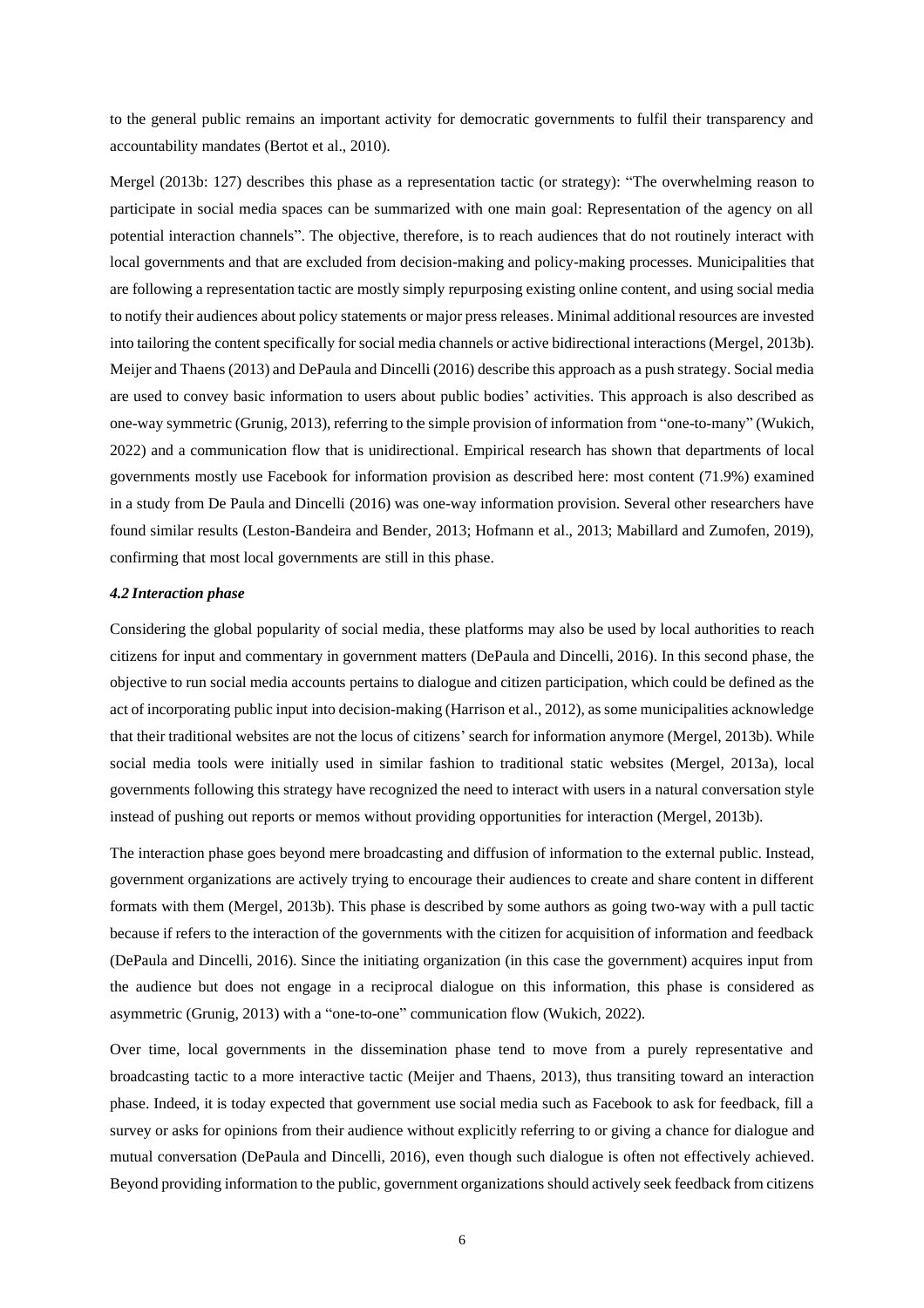through their social media channels (Mergel, 2013a). Although some government organizations engage in some interaction with citizens, Leston-Bandeira and Bender (2013) report that this is often in the form of "bubble engagement" where input is not further acknowledged by public authorities.

## *4.3 Transaction phase*

In the third phase, governments may connect with a knowledgeable audience to coproduce plans, policies or simply content. In the past, coproduction was constrained by the limited ability of government to effectively coordinate citizen actions and the difficulty of ordinary citizens to self-organize. However, advances of the Internet gradually enabled a unique "many-to-many" interactivity and helped fulfil the promise of enabling coproduction on an unprecedented scale (Linders, 2012). Increased collaboration between government and citizens indicates a higher level of engagement in a reciprocated manner, by allowing users to directly engage with government content and co-create government innovations (Mergel, 2013a).

Indeed, allowing audiences to reuse content posted by government organizations on social media is a first step towards this tactic and can be interpreted as another indicator of this strategy (Mergel, 2013b). In this transaction phase, governments' relationships with citizens become highly interactive and bidirectional. They often create reciprocated feedback cycles. Therefore, this phase does not only include active interactions with the citizens, but it can be regarded instead as an enhanced interaction between the citizens and the content produced by an agency. In turn, this can create a snowballing effect through the citizens' own networks. This phase is characterized by the citizens being given a larger responsibility and control over the content. This tactic allows government to absorb comments, gain valuable insights about the sentiments around mission-relevant issues or topics discussed by their online audiences across different social media channels (Mergel, 2013b). This type of dialogue is termed two-way symmetric and proposed as the best model for how organizations in general should interact with the public (Grunig, 2013). While social media account managers mentioned the objective of reaching this phase in prior studies, very few interviewees were able to point to concrete examples. Instead, they listed reciprocated feedback and interaction as a desirable goal for their social media use, as already noted by Mergel (2013b).

| <b>Phases</b>    | <b>Missions</b>                      | <b>Information</b><br><b>Tactics</b><br>directions |                       | <b>Strategies</b> | <b>Communication</b><br>flows |
|------------------|--------------------------------------|----------------------------------------------------|-----------------------|-------------------|-------------------------------|
| 1. Dissemination | Transparency<br><b>Inclusiveness</b> | Push                                               | One-way<br>symmetric  | Representation    | One-to-many                   |
| 2. Interaction   | Participation<br>Deliberation        | Pull                                               | Two-way<br>asymmetric | Engagement        | One-to-one                    |
| 3. Transaction   | Collaboration<br>Coproduction        | Networking                                         | Two-way<br>symmetric  | Mingling          | Many-to-many                  |

**Table 1**. Social media government-citizen relationship phases model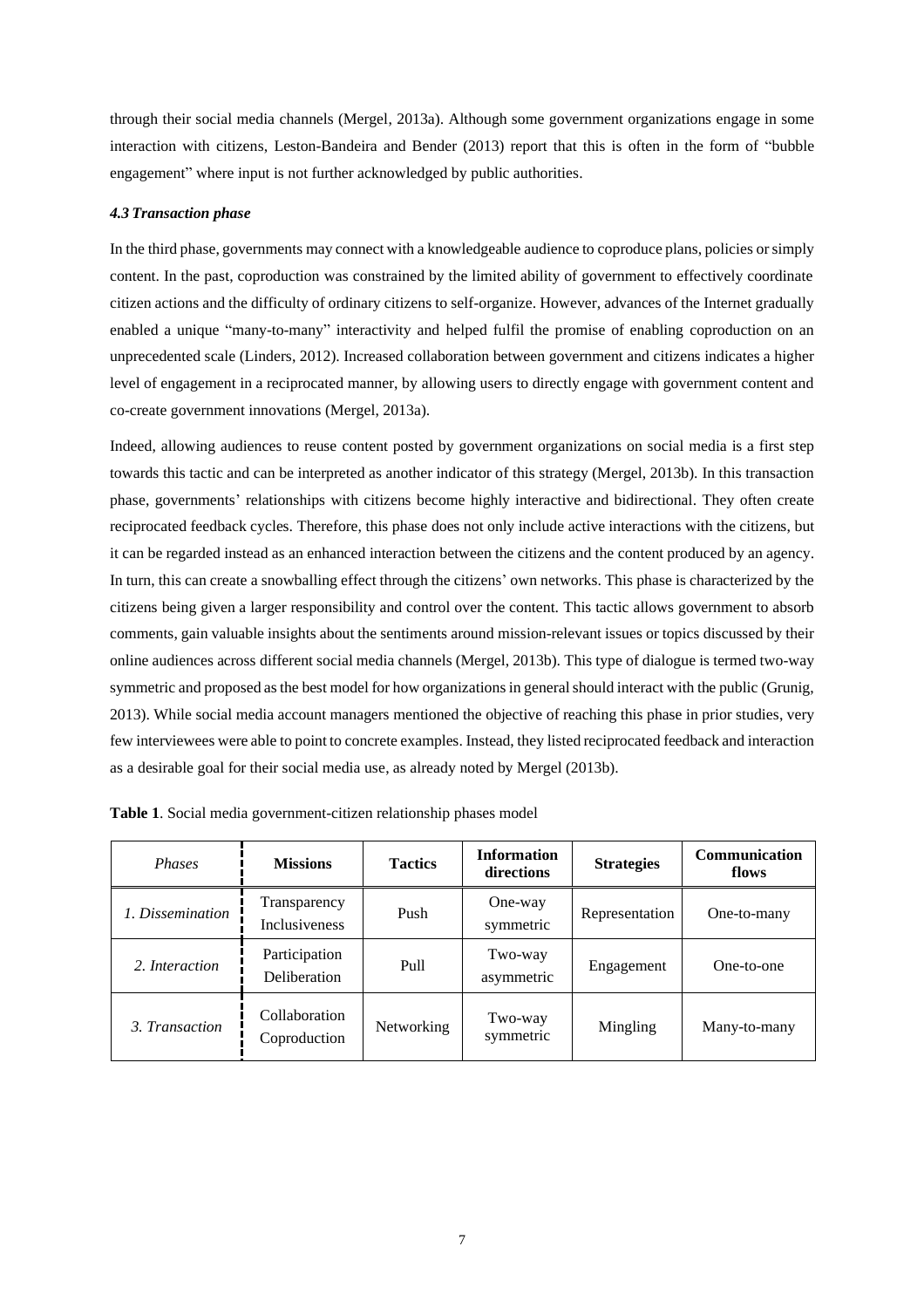## **5. Method**

This section aims at explaining the main approaches used, the metrics preferred to measure the phases described above, the selection of the cities included in our sample, as well as the collection and treatment of the data. First of all, to respond to **RQ2**, this contribution needs to present an effective way to measure the phases described above based on objective criteria. Certain local governments want to engage in higher level of online interactions not only to become more transparent, but also to increase participation. However, the challenges remain vivid, and most government organizations seem to be stuck in the dissemination phase, as highlighted by Mabillard and Zumofen (2019). Facebook, Twitter and Instagram, three of the most used social media platforms globally, are preferred in this study. Most indicators included in our model and analysis are not available for other social media, at least in the software package used here (*FanPage Karma*) 5 .

### *5.1 Definition of the metrics*

Metrics used to characterize the dissemination phase of government-citizen relationships on social media usually include the number of posts, followers, page views, or likes (e.g., Bonsón et al., 2015; Bonsón et al., 2017; Bonsón & Ratkai, 2013; Haro-de-Rosario et al., 2018; Silva et al., 2019). Here, we consider the number of posts per day (on a predefined period) as the best indicator. Indeed, the number of posts per day is not influenced by government size. In addition, it indicates how often information is published by local authorities in an accurate manner.

The interaction phase shows higher levels of engagement and citizen willingness to constructively work with the content provided by local governments, give feedback, add their own ideas, or create insights (Mergel, 2013a). Metrics such as the number and rating of comments, shares or re-post of content are often used to assess this phase (e.g., Agostino and Arnaboldi, 2016; Mergel, 2013b; Marino and Presti, 2018). In this study, we build on the approach used by Silva et al. (2019) and already proposed by Bonsón and Ratkai (2013), which relies on the number of likes, comments and shares by Facebook users to measure citizen engagement on posts published by municipalities. The reactions added by Facebook (sad, angry, love, etc.) are also included here. The division of these data points by the total number of posts and fans makes such metrics independent from municipality size, allowing for comparison of all profiles. On Twitter, such metric includes users' likes, comments and retweets; on Instagram, it includes users' likes and comments. All data were provided by the software, except for users' comments on Twitter, which were retrieved manually.

In the transaction phase, citizens go beyond viewing governments' online content or commenting on such content. They are actively interacting with the content published, collaborating with the local authorities, and seeking opportunities repeat this in the future (Mergel, 2013a). Measurement involves mainly the level of conversation that characterizes the interactions between the government and users. This is commonly used to evaluate this phase (e.g., Linders, 2012; Wukich, 2021). In our study, we focus on the comments made by users that triggered a discussion through responses. However, to assess the role of public authorities in the process, we counted only the comments that were made by them (as replies to users' comments). As this metric is not systematically available in the software for all platforms, we managed to retrieve these comments manually. As a result, we were able to

<sup>5</sup> Source: [https://www.fanpagekarma.com/.](https://www.fanpagekarma.com/)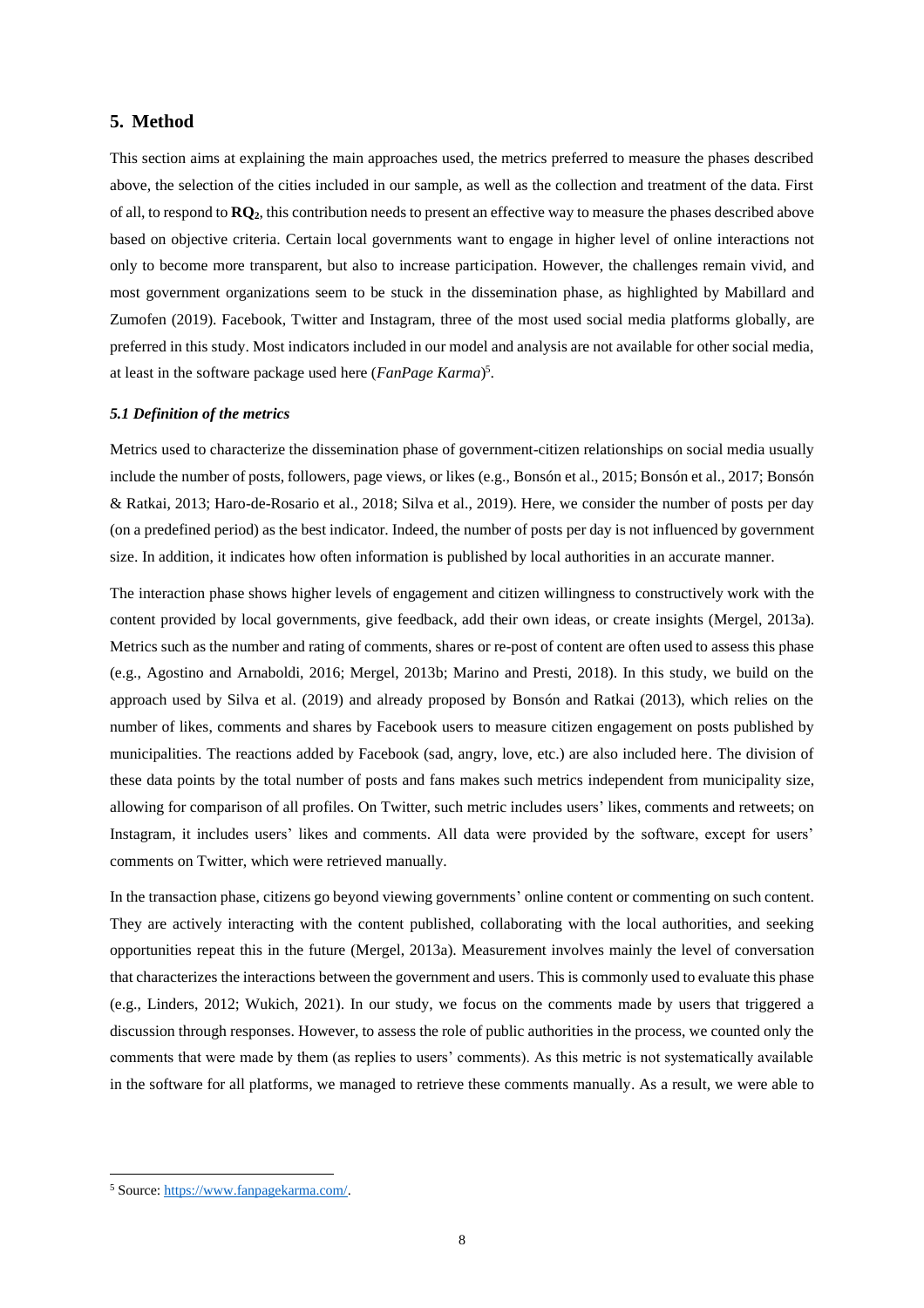isolate the replies published by governments on users' comments, sometimes leading to additional replies from users themselves, and thereby generating a true "many-to-many" communication flow.

#### *5.2 Selection of the municipalities*

The new measurement method is applied empirically to all CEE cities with 100,000 to 500,000 inhabitants (N=82). This choice was driven by three main factors: a) the conference is taking place in Romania, and it is compelling to focus on a region that has received less attention than Western (and especially Anglo-Saxon) countries; b) prior research has shown that large municipalities are usually more active on social media platforms (Haro-de-Rosario et al., 2018); and c) the most populous cities in Europe are extremely big compared to the following ones in many cases (e.g., Bucharest, Budapest, Prague).

The data compilation process is also innovative and comprehensive. Indeed, the Facebook accounts were identified through four consecutive stages. First, the logos of social media platforms were browsed on the cities' website. Then, in the absence of a logo, a systematic search for the cities was performed on all platforms. Third, a search with the appropriate keywords was also conducted on a search engine. Finally, direct contacts were established with the cities included in our sample in case of uncertainty. By using this sequential approach, accounts that were not indicated on the municipalities' official websites were not forgotten and added to the analysis. As mentioned above, the notion of "active account" as presented in Table 2 refers to the account having posted at least once in the month before data collection started (March 2021 and March 2022). This is attached theoretically to the notion of "active adoption" developed by Zumofen et al. (2022).

#### *5.3 Treatment of the data*

The data collected online and/or through direct contacts with certain cities were then gathered on a single file. Information about the status of the accounts (registered or not / active or inactive) were available as of March 31, 2022. We decided to focus on a timeframe of three months (January 1 – March 31, 2022) for all social mediarelated metrics used to determine the phases listed in section 4. Such a period allows for the identification of the cities' behavior and communication on social media. Regarding the metrics obtained through *FanPage Karma*, the software performed the analysis by extracting the data for each account on the defined period. Data retrieved manually were then added to the file to complete the database. All data were collected in early April 2022.

This empirical investigation enabled us to respond to **RQ2**. We conducted two different analyses: in the first one, we looked at the status of all cities (i.e., registration and activity) and their position in the phases—dissemination, interaction, and transaction (see Table 10). To do so, we defined the cities that belong to each status and (mutually exclusive) category through a binary variable (0-1), following these criteria:

- *Registration*: The city has an account but is inactive.
- *Phases*: The city has published any kind of post in the last month of the predefined period.
	- > Dissemination: The city has only published posts.
	- > Interaction: There has been at least one reaction, share or comment by users on the page's posts.
	- > Transaction: There has been at least one reply by the page on users' comments.

In the second analysis, we measured the level of intensity within each phase. Indeed, certain cities can be included in a phase with only one post, reaction or reply, and it does not enable to compare the relative "performance" of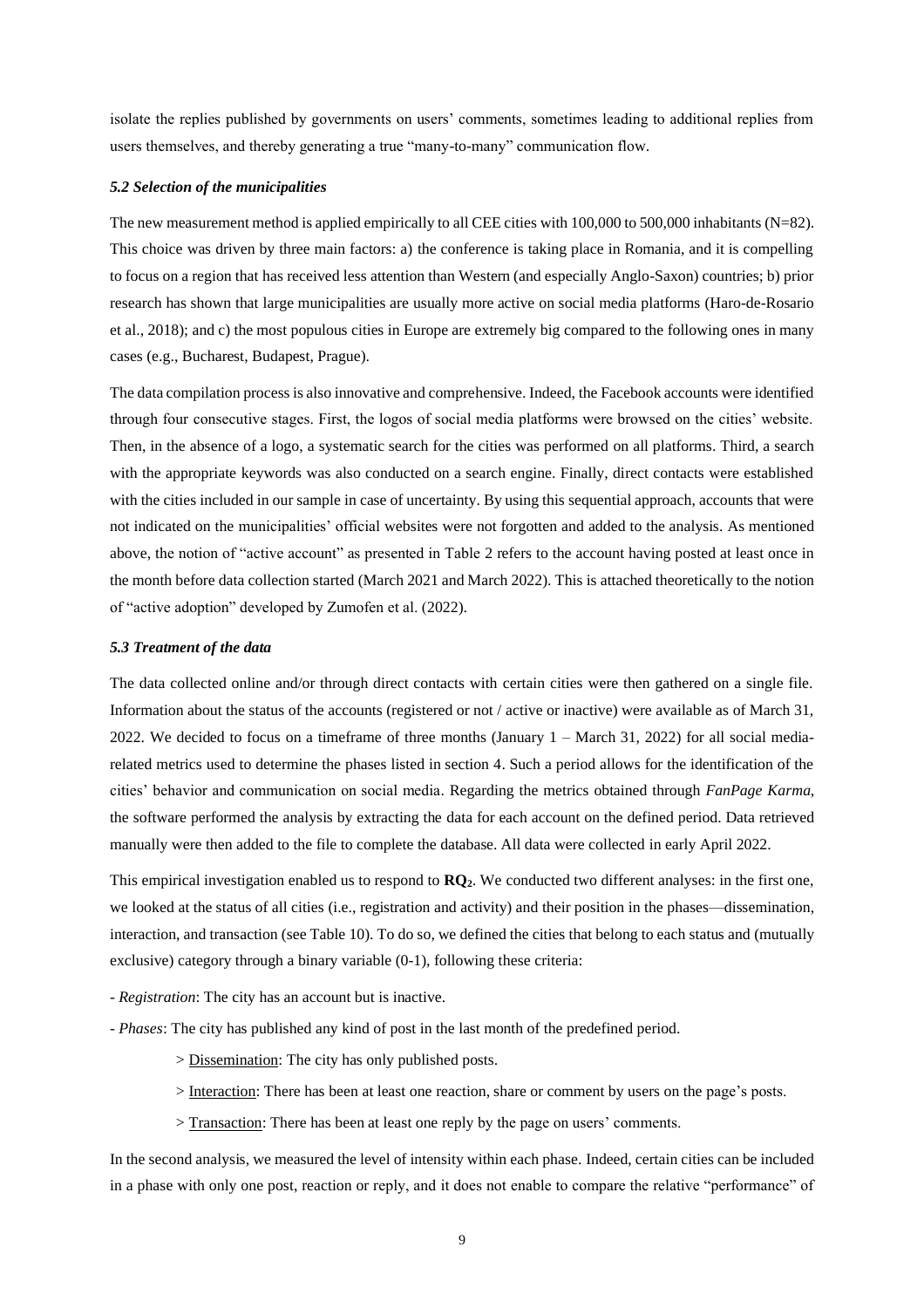the cities in each phase (see Tables 7, 8 and 9). To do so, we relied on the following indicators, that enabled for comparisons across all cities and platforms between January 1<sup>st</sup> and March 31, 2022:

- > Dissemination: Number of posts per day.
- > Interaction: Number of comments, reactions (likes on Twitter and Instagram) and shares (or retweets) divided by the total number of posts and by the number of fans as of March 31, 2022 (see Silva et al., 2019).
- > Transaction: Number of replies by the page on users' comments.

# **6. Findings**

The findings section will be organized in two subsections. First, we will describe the general situation in terms of adoption, longevity, use and popularity on each social media platform in the CEE region (subsection 6.1). Then, the subsection 6.2 will focus on the empirical analysis of the city sample in terms of metrics and phases.

## *6.1 General situation*

Before we present the position of the cities in the phases, and the level of intensity, the first part of this section presents descriptive statistics related to the development of social media use in CEE countries. We start with a comparison of the evolution of the presence on Facebook, Twitter and Instagram since 2008 (Figure 2). Twitter generated much enthusiasm at the beginning, but was quickly taken over by Facebook, which became the most widely used platform in CEE cities (80 cities out of 82). In contrast, some Twitter accounts have not been used at all, or sporadically at the start, and several accounts do not (re)tweet regularly. Instagram has gained ground and is now the second most used platform, with 65 cities registered on the platform as of December 31, 2021.



**Figure 2**. Evolution of the number of registered accounts on Facebook, Twitter and Instagram in CEE cities included in our sample (2008-2021)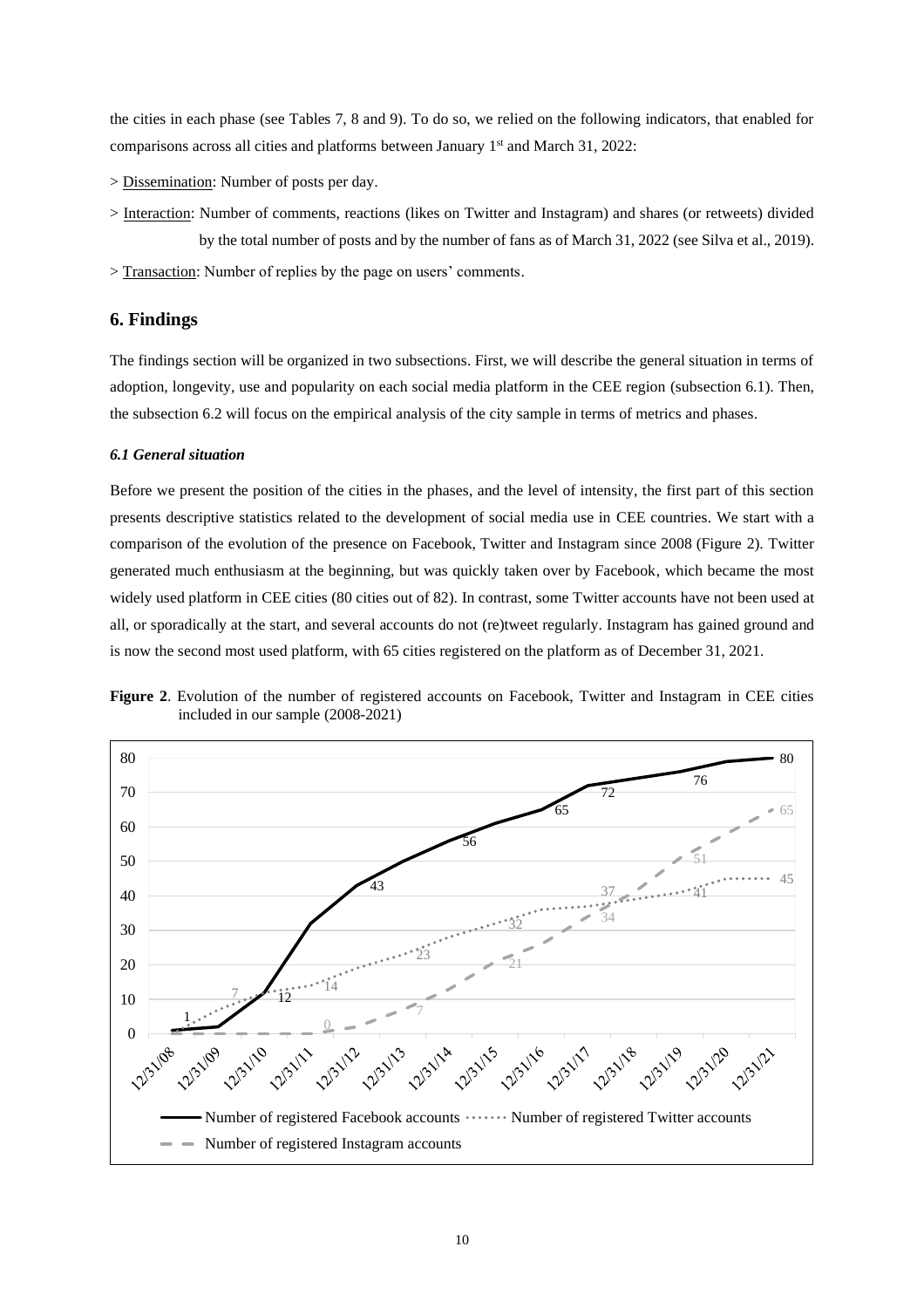The lack of popularity of Twitter in CEE cities could be explained by the relatively low penetration of this platform in international comparison. Indeed, the Twitter potential outreach is lower in CEE countries, and much lower in certain cases, especially compared to other states such as Belgium, Canada and Switzerland, where the level of outreach is over or close to 10% (see Table 2). One notable exception here is Poland, where the Twitter potential outreach, just above 4%, is not associated with a low number of city activity on the platform. We note in this regard that such observation points to the Polish cities' high level of activity on all three social media platforms.

|                       | Cities active on<br>Facebook (in %) | Cities active on<br>Instagram (in $\%$ ) | Cities active on<br>Twitter (in $\%$ ) | Twitter potential<br>outreach (in %) |
|-----------------------|-------------------------------------|------------------------------------------|----------------------------------------|--------------------------------------|
| <b>Belgium</b>        | 100%                                | 67%                                      | 67%                                    | 10.3%                                |
| Canada                | 100%                                | 74%                                      | 100%                                   | 19.7%                                |
| <b>Switzerland</b>    | 83%                                 | 100%                                     | 100%                                   | 9.9%                                 |
| <b>Bulgaria</b>       | 100%                                | 0%                                       | $0\%$                                  | 3.3%                                 |
| Croatia               | 100%                                | 33%                                      | 67%                                    | 3.6%                                 |
| <b>Czech Republic</b> | 100%                                | 75%                                      | 25%                                    | 6.1%                                 |
| <b>Estonia</b>        | 100%                                | 100%                                     | 100%                                   | 6.9%                                 |
| <b>Hungary</b>        | 43%                                 | 57%                                      | $0\%$                                  | 3.3%                                 |
| Lithuania             | 100%                                | 67%                                      | $0\%$                                  | 4.9%                                 |
| Poland                | 100%                                | 88%                                      | 70%                                    | 4.1%                                 |
| Romania               | 95%                                 | 36%                                      | 9%                                     | 4.0%                                 |
| Slovakia              | 100%                                | 100%                                     | $0\%$                                  | 3.0%                                 |
| Slovenia              | 100%                                | 100%                                     | $0\%$                                  | 5.5%                                 |

**Table 2.** Activity on Facebook, Instagram and Twitter, and Twitter potential outreach\* for cities between 100,000 and 500,000 inhabitants, comparison between CEE and a selection of other countries (as of Feb. 2021)

\* *Note*. Twitter potential outreach refers to Twitter's potential advertising audience compared to the population over 13 years old. Source: #Digital2021 [\(https://datareportal.com/reports/digital-2021-global-overview-report\)](https://datareportal.com/reports/digital-2021-global-overview-report).

The notion of active adoption has been defined by Zumofen et al. (2022). It is used to distinguish between the cities that have simply created an account (without using it) and those that are active (at least on post in the last month of the studied period). As illustrated in Figure 3, the number of active accounts is distributed almost equally among the cities (33% with 3 active accounts, 35% with 2 active accounts and 29% with 1 active account). The proportion of cities with no active account remains low (3%). It is worth noting thatPoland has the highest number of cities in the sample (33), and that all cities have two or three active accounts (Table 3).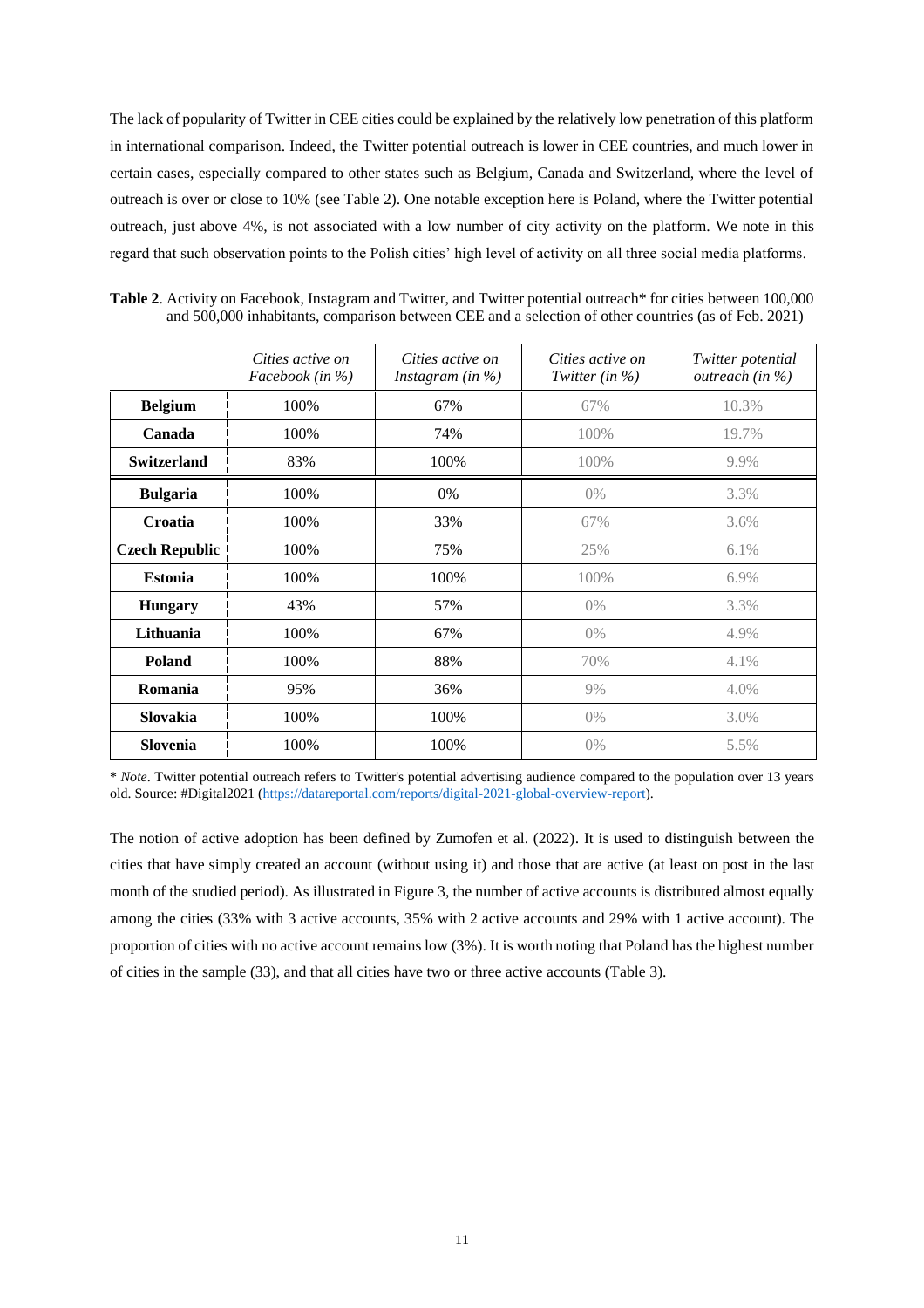

**Figure 3**. Number of active accounts per city in our sample (as of March 31, 2022)

**Table 3**. Number of cities with two or three active accounts in our sample (as of March 31, 2022)

|                       | Number of cities with two or<br>three active accounts (in $\%$ ) |
|-----------------------|------------------------------------------------------------------|
| <b>Bulgaria</b>       | $0(0\%)$                                                         |
| Croatia               | 2(67%)                                                           |
| <b>Czech Republic</b> | 3(75%)                                                           |
| <b>Estonia</b>        | $1(100\%)$                                                       |
| <b>Hungary</b>        | 2(29%)                                                           |
| Lithuania             | 1(33%)                                                           |
| Poland                | 33 (100%)                                                        |
| Romania               | 10 (45%)                                                         |
| Slovakia              | $2(100\%)$                                                       |
| Slovenia              | $2(100\%)$                                                       |
| N                     | 56 (68%)                                                         |

In addition, the mean longevity of CEE cities on each platform is coherent with the emergence of the social media considered here (Facebook in 2004, Twitter in 2006, and Instagram in 2010), although most cities have registered on these platforms much later. As presented in Table 4, the mean longevity on Facebook is 100,3 months since registration, 95,7 on Twitter and 56,4 on Instagram. However, if we leave out the two inactive cities found in Bulgaria and Slovakia, the mean longevity on Twitter differs significantly from Facebook, and moves closer to Instagram, highlighting once again the adoption and usage patterns identified in the region. It is worth underlining that Instagram became popular later than the two other platforms. On an individual note, Croatia is the country in which all 3 platforms have been adopted the most synchronously (over 15,7 months).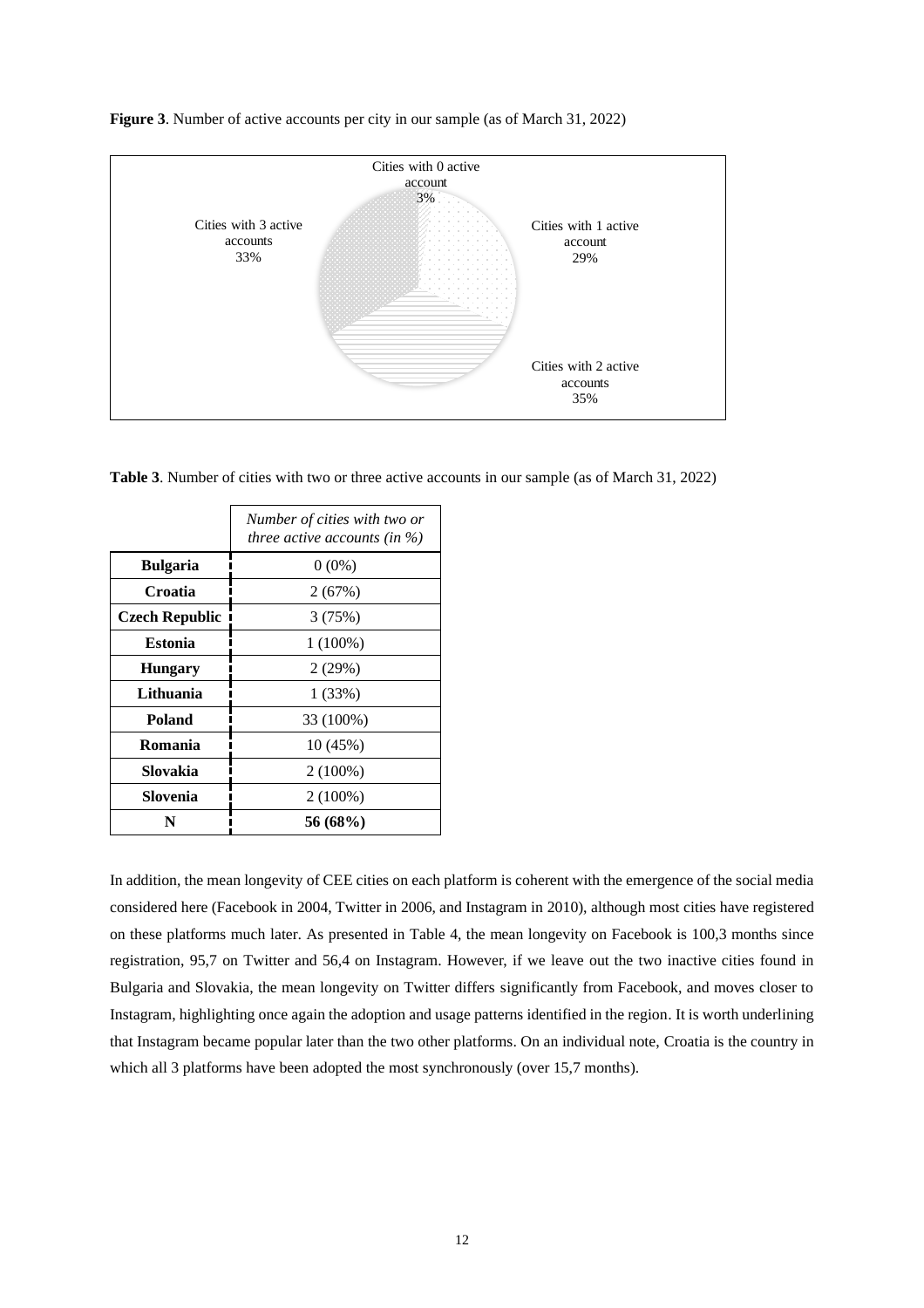|                       | Mean longevity on Facebook | Mean longevity on Twitter | Mean longevity on Instagram |
|-----------------------|----------------------------|---------------------------|-----------------------------|
| <b>Bulgaria</b>       | 70,8                       | 144,0                     | 39,0                        |
| Croatia               | 113,7                      | 98,0                      | 101,0                       |
| <b>Czech Republic</b> | 101,5                      | 85,0                      | 81,7                        |
| <b>Estonia</b>        | 19,0                       | 19,0                      | 59,0                        |
| <b>Hungary</b>        | 73,8                       | 68,0                      | 53,2                        |
| Lithuania             | 111,7                      |                           | 51,0                        |
| <b>Poland</b>         | 119,3                      | 103,6                     | 66,7                        |
| Romania               | 85,0                       | 78,9                      | 31,1                        |
| Slovakia              | 120,5                      | 150,0                     | 32,0                        |
| Slovenia              | 106,5                      |                           | 49,5                        |
| <b>Mean</b>           | 100,3                      | 95,7*                     | 56,4                        |

**Table 4**. Mean longevity of registered cities on Facebook, Twitter and Instagram as of March 31, 2022 (in months since registration)

\* *Note*. This mean should be interpreted cautiously since Bulgaria and Slovakia have only one city registered, and their accounts are inactive.

Moreover, we can assess the use and popularity of the three platforms in the CEE region. As mentioned above, the first phase of our model is assessed through the number of posts per day (on a predefined period). This metric allows for a systematic comparison across the platforms and countries, and it can be used to assess the use of these platforms by CEE cities. In Table 5, we can observe a higher recurrence of posting on Facebook with close to two posts per day (mean = 1,94). The variance is high between the countries, with Slovenia or Estonia posting less than once per day and Poland more than three times per day. Instagram is much less used than the other two, with a post every two days (mean = 0,48). The favored format on Instagram (picture and not text) could partially justify this difference. In terms of popularity, Facebook counts the most fans, much more than the two other platforms, especially Twitter, which is the least preferred and least followed channel in the CEE region.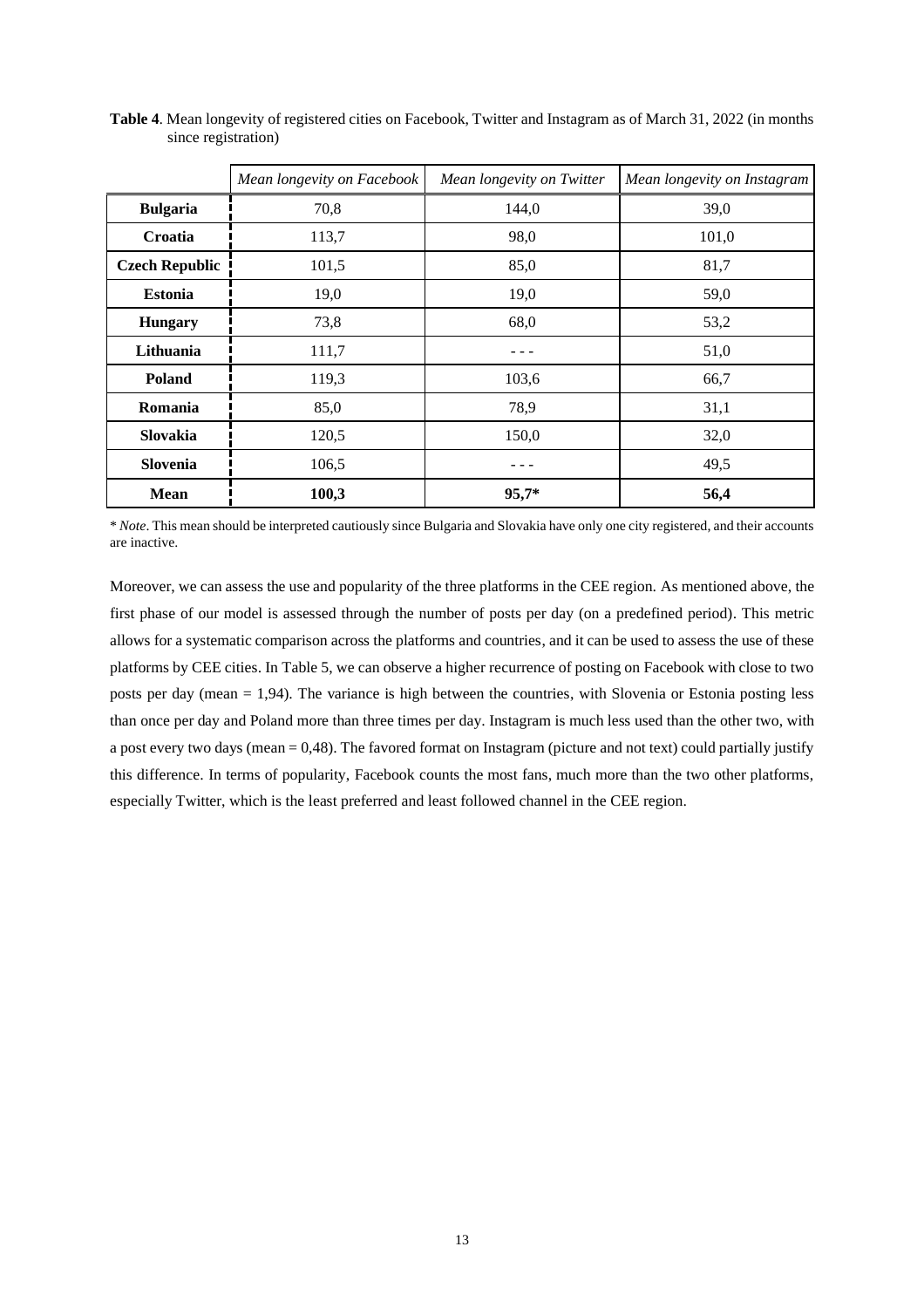|                          | Facebook                       |                        |                                | Twitter                | <i><b>Instagram</b></i>        |                        |  |
|--------------------------|--------------------------------|------------------------|--------------------------------|------------------------|--------------------------------|------------------------|--|
|                          | <i>Dissemination</i><br>(Mean) | Ratio<br>followers/pop | <i>Dissemination</i><br>(Mean) | Ratio<br>followers/pop | <i>Dissemination</i><br>(Mean) | Ratio<br>followers/pop |  |
| <b>Bulgaria</b>          | 2,15                           | 7,00%                  |                                |                        |                                | 0,36%                  |  |
| Croatia                  | 1,71                           | 17,35%                 | 2,20                           | 3,36%                  | 0,44                           | 9,87%                  |  |
| Czech<br><b>Republic</b> | 2,14                           | 11,26%                 | 1,63                           | 2,17%                  | 0,59                           | 3,99%                  |  |
| <b>Estonia</b>           | 0,67                           | 0,42%                  | 0,78                           | 0,23%                  | 0,24                           | 0,82%                  |  |
| <b>Hungary</b>           | 2,80                           | 12,52%                 |                                |                        | 0,36                           | 1,57%                  |  |
| Lithuania                | 2,37                           | 17,76%                 |                                |                        | 0,38                           | 2,35%                  |  |
| <b>Poland</b>            | 3,49                           | 24,04%                 | 2,69                           | 2,06%                  | 0,72                           | 5,56%                  |  |
| Romania                  | 1,20                           | 11,18%                 | 1,41                           | 0,24%                  | 0,73                           | 0,84%                  |  |
| <b>Slovakia</b>          | 2,11                           | 11,72%                 |                                | 0,95%                  | 0,49                           | 4,59%                  |  |
| <b>Slovenia</b>          | 0,78                           | 8,51%                  |                                |                        | 0,35                           | 2,84%                  |  |
| <b>Mean</b>              | 1,94                           | 16,60%                 | 2,43                           | 1,98%                  | 0,48                           | 3,83%                  |  |

**Table 5**. Use and popularity of Facebook, Twitter and Instagram among our city sample (January – March 2022)

Finally, we provide an overview of the sample characteristics in Table 6. Facebook gathers the highest number of active accounts in CEE countries, as observed in other contexts (e.g., Mabillard and Zumofen, 2019). Estonia stands out as scoring 100% on all three platforms, but this is biased by the fact that only the city of Tallinn is included in the sample. Polish cities are very active on all three platforms compared to their CEE counterparts. Both Slovakia and Slovenia have their two cities fully active on Facebook and Instagram, while Bulgarian cities seem to focus more narrowly on Facebook. In all other cases, activity is generally high on Facebook, lower on Instagram, and much lower or inexistent on Twitter.

**Table 6**. Detailed data of the sample as of March 31, 2022

|                       | Number of<br>cities | Active* Facebook<br>accounts | <b>Active Twitter</b><br>accounts | Active Instagram<br>accounts |
|-----------------------|---------------------|------------------------------|-----------------------------------|------------------------------|
| <b>Bulgaria</b>       | 5                   | $5(100\%)$                   | $0(0\%)$                          | $0(0\%)$                     |
| Croatia               | 3                   | $3(100\%)$                   | 2(67%)                            | 2(67%)                       |
| <b>Czech Republic</b> | $\overline{4}$      | $4(100\%)$                   | $2(50\%)$                         | 3(75%)                       |
| <b>Estonia</b>        |                     | $1(100\%)$                   | $1(100\%)$                        | $1(100\%)$                   |
| <b>Hungary</b>        | 7                   | 5(71%)                       | $0(0\%)$                          | 2(29%)                       |
| Lithuania             | 3                   | $3(100\%)$                   | $0(0\%)$                          | 1(33%)                       |
| <b>Poland</b>         | 33                  | 33 (100%)                    | 21 (64%)                          | 32 (97%)                     |
| Romania               | 22                  | 22 (100%)                    | 3(14%)                            | 9(41%)                       |
| <b>Slovakia</b>       | 2                   | $2(100\%)$                   | $0(0\%)$                          | $2(100\%)$                   |
| <b>Slovenia</b>       | 2                   | $2(100\%)$                   | $0(0\%)$                          | $2(100\%)$                   |
| N                     | 82                  | 80 (98%)                     | 29(35%)                           | 54 (66%)                     |

*Note*. Accounts are regarded as active if there has been at least one post in the last month of the data collection period.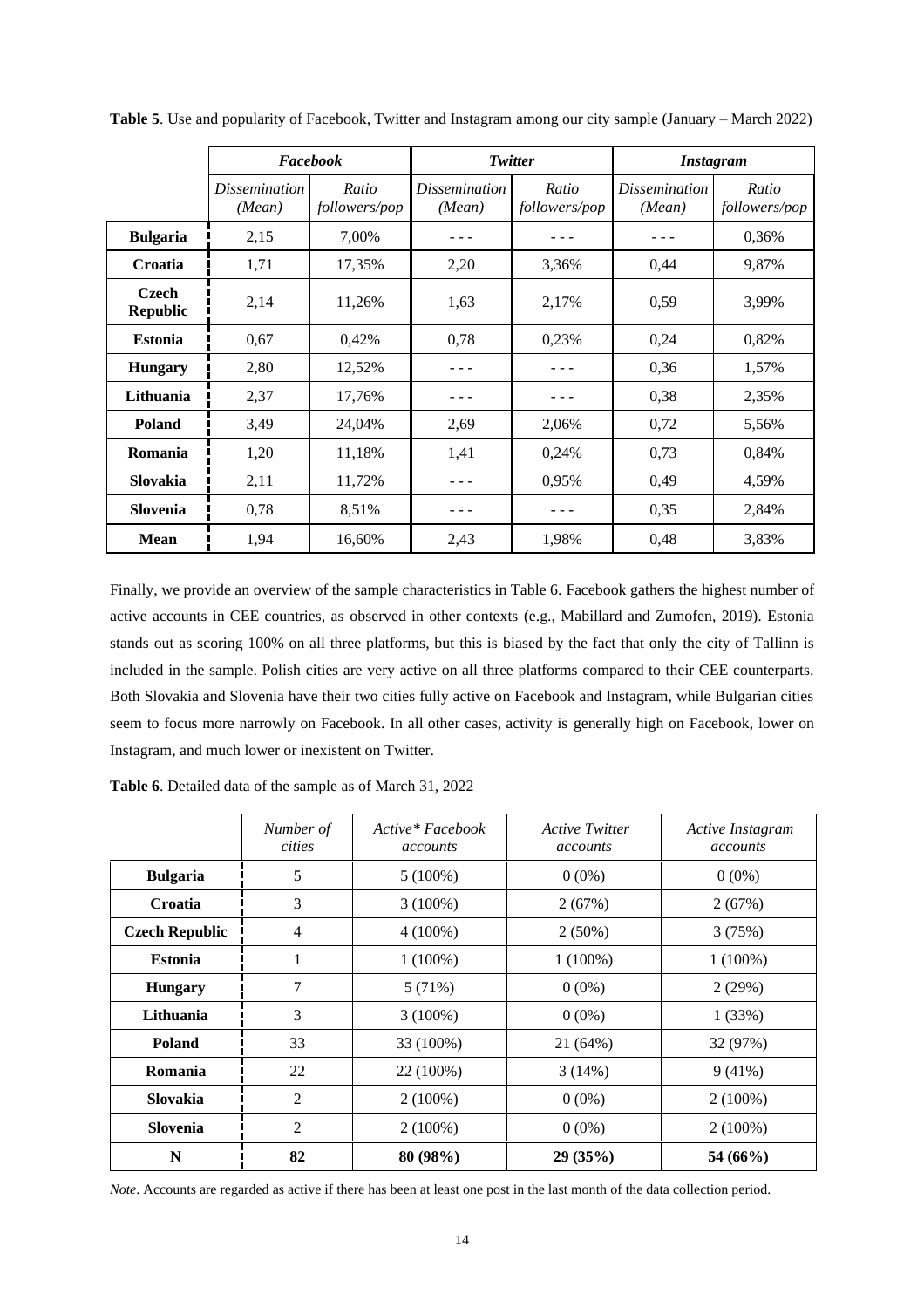### *6.2 Empirical analysis of the phases: where do CEE cities stand in terms of social media use?*

The empirical analysis of the phases relies on the status / phases in which cities can be classified (Table 10) and on the intensity of their communication on social media. In this regard, dissemination is measured through the number of posts per day; interaction is addressed as: ((total number of comments, shares and reactions)/number of fans/number of posts)\*1000 (Silva et al., 2019); and finally, transaction is measured as a ratio of the number of replies posted by the account on the total number of comments received. This allows for the systematic comparison of city "performance" in the three phases across countries and platforms.

The situation on Facebook differs quite strongly from one country to another. Regarding dissemination, Poland stands out from the rest of the CEE countries with almost four posts a day on average. In terms of interaction and transaction, the results of the sample are more homogeneous. The Czech cities are the most mature with the highest mean for the transaction phase (7,21%). This figure must be interpreted cautiously as the Czech sample includes only 4 cities. The Romanian case is also compelling: while cities publish few posts, they trigger numerous reactions and comments, but the number of replies to such reactions and comments remains very low.

|                       | Facebook |                      |      |                    |       |       |                        |       |      |
|-----------------------|----------|----------------------|------|--------------------|-------|-------|------------------------|-------|------|
|                       |          | <i>Dissemination</i> |      | <i>Interaction</i> |       |       | <i>Transaction</i> (%) |       |      |
|                       | Min.     | Max.                 | Mean | Min.               | Max.  | Mean  | Min.                   | Max.  | Mean |
| <b>Bulgaria</b>       | 0,71     | 1,30                 | 1,01 | 0,78               | 3,87  | 3,03  |                        | 0,81  |      |
| Croatia               | 0.66     | 1,96                 | 1,31 | 0,74               | 16,00 | 11,00 | 0,99                   | 3,00  | 1,99 |
| <b>Czech Republic</b> | 1,01     | 1,03                 | 1,02 | 2,60               | 6,86  | 6,07  | 0,82                   | 7,79  | 7,21 |
| <b>Estonia</b>        |          | 0,67                 |      |                    | 8,19  |       |                        | 4,65  |      |
| <b>Hungary</b>        | 0,26     | 9,06                 | 2,80 | 0,59               | 7,64  | 2,82  | 0,26                   | 0,29  | 0,28 |
| Lithuania             | 1,20     | 2,73                 | 1,97 | 2,20               | 14,48 | 9,93  | 0,52                   | 2,01  | 1,18 |
| <b>Poland</b>         | 1,00     | 4,33                 | 3,97 | 1,32               | 12,25 | 7,37  | 0,19                   | 13,96 | 2,50 |
| Romania               | 0,06     | 3,11                 | 0.99 | 1,23               | 39,32 | 9,19  | 0,06                   | 1,82  | 0,55 |
| Slovakia              | 1,41     | 2,80                 | 2,11 | 3,52               | 6,74  | 5,13  | 0,88                   | 5,30  | 3,09 |
| <b>Slovenia</b>       | 0,61     | 0,96                 | 0,78 | 4,24               | 10,13 | 7,18  | 0,51                   | 6,39  | 3,45 |

**Table 7**. Intensity in each phase (minimum/maximum/mean) on Facebook (January – March 2022)

Table 8 details the situation on Twitter. Twitter use and engagement on the platform are less developed than what can be observed on Facebook and Instagram. This is especially true when looking at the transaction phase in which there is almost no city from our sample (replies to users' comments are almost inexistent). Transaction is extremely high in the Czech Republic, but there is only one city in the phase, so this should be interpreted cautiously.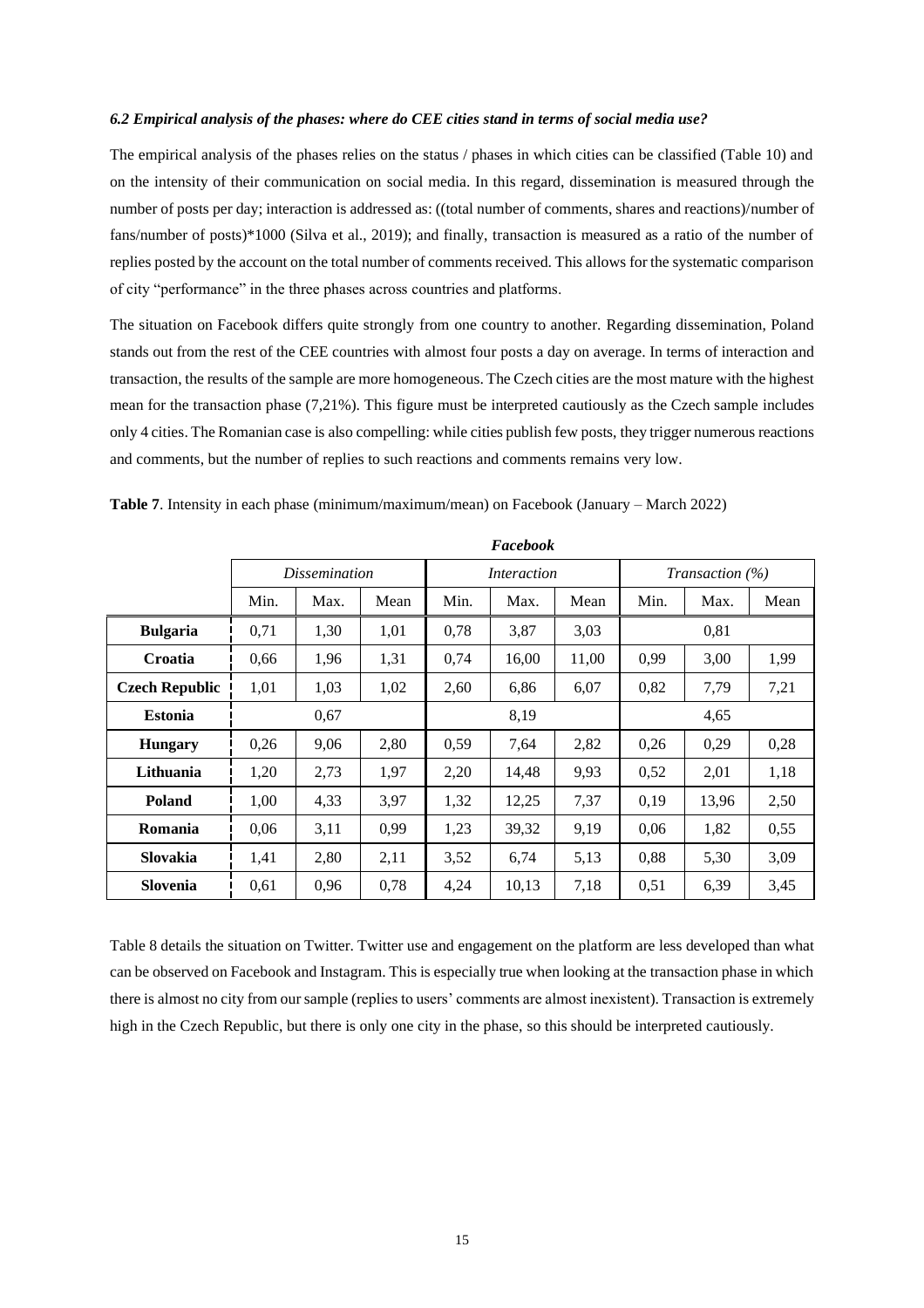|                       | Twitter |                      |      |                    |       |      |                    |       |      |  |
|-----------------------|---------|----------------------|------|--------------------|-------|------|--------------------|-------|------|--|
|                       |         | <i>Dissemination</i> |      | <i>Interaction</i> |       |      | Transaction $(\%)$ |       |      |  |
|                       | Min.    | Max.                 | Mean | Min.               | Max.  | Mean | Min.               | Max.  | Mean |  |
| <b>Bulgaria</b>       |         |                      |      |                    |       |      |                    |       |      |  |
| <b>Croatia</b>        | 0,48    | 3,91                 | 2,19 | 0,24               | 1,22  | 0,73 |                    |       |      |  |
| <b>Czech Republic</b> | 0,32    | 2,94                 | 1,63 | 0,82               | 1,96  | 1,39 | 40,28              |       |      |  |
| <b>Estonia</b>        | 0,78    |                      |      | 11,86              |       |      |                    |       |      |  |
| <b>Hungary</b>        |         |                      |      |                    |       |      |                    |       |      |  |
| Lithuania             |         |                      |      |                    |       |      |                    |       |      |  |
| <b>Poland</b>         | 0,01    | 14,17                | 2,69 | 0,34               | 25,17 | 3,38 | 1,52               | 32,14 | 9,91 |  |
| Romania               | 0,26    | 2,56                 | 1,40 | 0,28               | 15,63 | 7,95 |                    |       |      |  |
| Slovakia              |         |                      |      |                    |       |      |                    |       |      |  |
| <b>Slovenia</b>       |         |                      |      |                    |       |      |                    |       |      |  |

**Table 8**. Intensity in each phase (minimum/maximum/mean) on Twitter (January – March 2022)

In contrast, Instagram metrics show a real propensity of the platform to stimulate interaction, and cities engage more intensively in transaction compared to Facebook and Twitter (Table 9). However, several countries limit themselves to dense interactions but do not engage in transactional mechanisms. The example of Hungary is typical of this phenomenon with a mean interaction coefficient of 27,22 and no cities in the transaction phase. Transaction is quite low in Croatia and quite high in Slovakia, but as there is only one city in the phase in both countries, this should again be interpreted cautiously.

**Table 9**. Intensity in each phase (minimum/maximum/mean) on Instagram (January – March 2022)

|                       | Instagram |                      |      |             |       |       |                        |       |      |
|-----------------------|-----------|----------------------|------|-------------|-------|-------|------------------------|-------|------|
|                       |           | <i>Dissemination</i> |      | Interaction |       |       | <i>Transaction</i> (%) |       |      |
|                       | Min.      | Max.                 | Mean | Min.        | Max.  | Mean  | Min.                   | Max.  | Mean |
| <b>Bulgaria</b>       |           |                      |      |             |       |       |                        |       |      |
| Croatia               | 0,37      | 0,51                 | 0,44 | 18,07       | 79,16 | 48,62 |                        | 1,11  |      |
| <b>Czech Republic</b> | 0,17      | 0,70                 | 0,40 | 18,68       | 31,57 | 23,33 | 3,85                   | 14,80 | 9,32 |
| <b>Estonia</b>        | 0,24      |                      |      | 55,70       |       |       | 31,58                  |       |      |
| <b>Hungary</b>        | 0,02      | 0,68                 | 0,35 | 4,63        | 49,82 | 27,22 |                        |       |      |
| Lithuania             | 0,38      | 0,38                 | 0,38 | 25,82       | 25,82 | 25,82 |                        |       |      |
| <b>Poland</b>         | 0.07      | 3,93                 | 0,72 | 17,08       | 91,04 | 42,54 | 0,58                   | 28,75 | 6,32 |
| Romania               | 0,03      | 2,85                 | 0.66 | 11,36       | 83,39 | 37,83 |                        |       |      |
| Slovakia              | 0,28      | 0,70                 | 0,49 | 11,07       | 35,79 | 23,43 |                        | 7,03  |      |
| Slovenia              | 0,10      | 0,59                 | 0,34 | 12,24       | 47,16 | 29,70 | 6,67                   | 10,40 | 8,54 |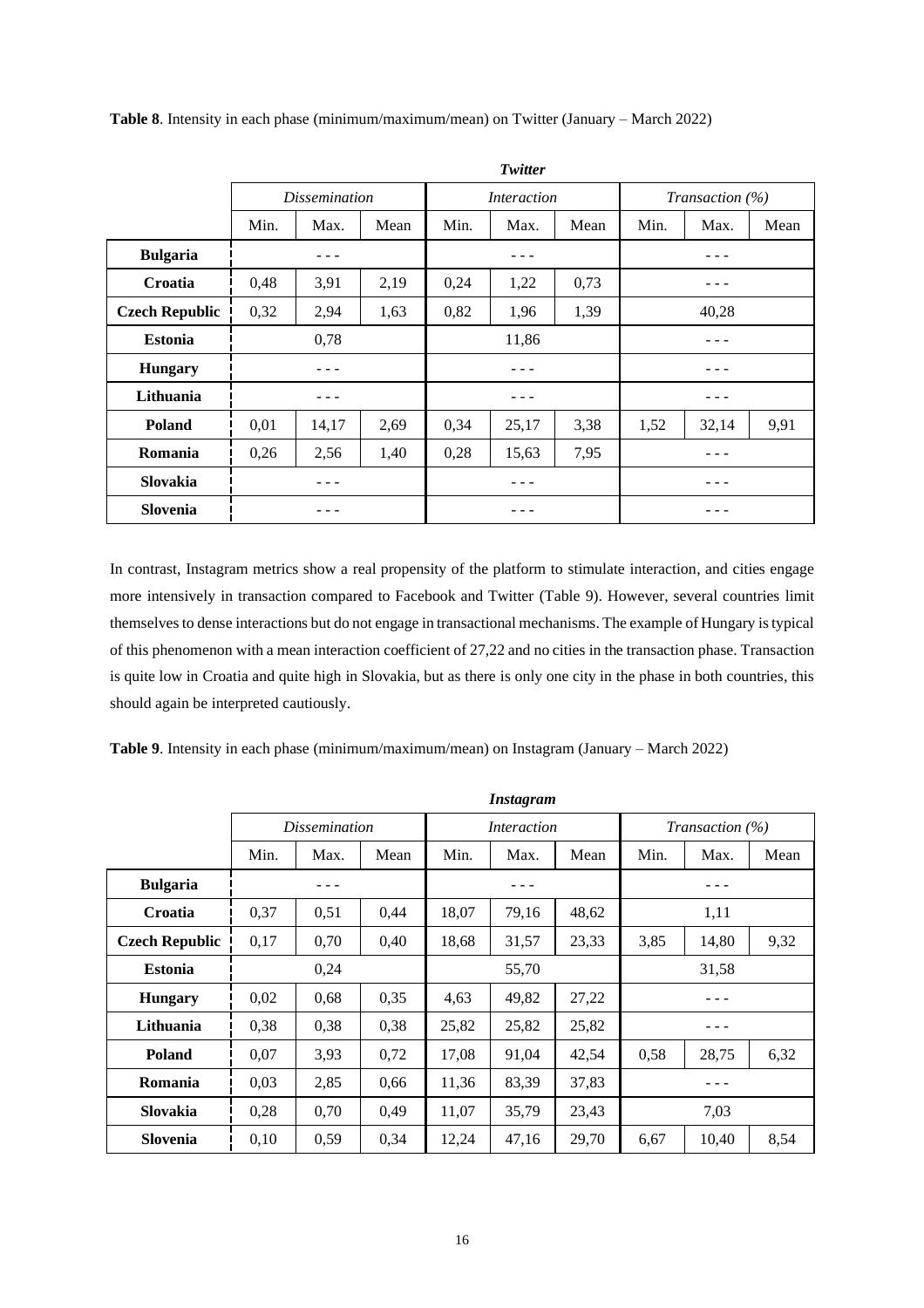In conclusion, Table 10 shows how many cities are experimenting each phase. Facebook remains the platform with the most advanced use in terms of engagement. Out of the 82 cities in the sample, 64 are in a transactional phase (80%). This number is much lower for Twitter (34%) and Instagram (50%).

|                |              | <b>Registration</b> | <b>Phases</b> |             |                    |  |  |
|----------------|--------------|---------------------|---------------|-------------|--------------------|--|--|
|                | Unregistered | <i>Inactive</i>     |               | Interaction | <b>Transaction</b> |  |  |
| Facebook       |              |                     | $0(0\%)$      | 16(20%)     | 64 (80%)           |  |  |
| <b>Twitter</b> | 37           | 16                  | $0(0\%)$      | 19 (66%)    | 10(34%)            |  |  |
| Instagram      |              |                     | $0(0\%)$      | 27 (50%)    | 27 (50%)           |  |  |

**Table 10**. Summary of status and city presence in the phases (as of March 31, 2022)

# **7. Conclusions and limitations**

The main contribution of this paper is conceptual since it proposes a new framework that includes the strategies, missions, information directions, communication flows and tactics related to public organizations' communication on social media. It builds on various contributions to offer an integrated model that categorizes social media usage and digital interactions with citizens. The definition of the three phases—dissemination, interaction, transaction thus provides a detailed answer to **RQ1**.

This approach is enriched by the empirical analysis of these phases in CEE cities. While previous contributions have focused mainly on case studies (e.g., Jukić and Merlak, 2017; Špaček, 2017; Sinkienė and Bryer, 2016; Jukić and Svete, 2018; Mital, 2020; Urs, 2017; Zeru, 2021), this paper adopts a more encompassing approach. It displays empirical data on three platforms (Facebook, Twitter and Instagram) in 82 cities located in 10 CEE countries. The empirical part of the paper gives a detailed account of the communication practices in these countries, thereby responding to **RQ2**. As shown in Tables 6-10, many cities are inactive on Twitter and Instagram; in contrast, Facebook is the most popular channel, and transaction is particularly high on this platform; the activity on social media automatically triggers reactions, regardless of the number of posts published; Twitter is by far the least popular channel; and Polish cities stand out as most of them are very active on all platforms. Country specificities are presented on Figure 4.

Moreover, this transnational analysis enables us to identify ideal-typical city profiles (Table 11). Classifying such profiles in a typology may be of interest for both academics and practitioners to define what characteristics play a role in favoring one behavior or another on social media. We assume that individual characteristics of the community manager (if there is one) may play a role in defining what kind of behavior the city will adopt. This certainly opens promising avenues for future research, including further studies on the determinants of active adoption (Zumofen et al., 2022) of social media, as well as the factors that may explain why a city is in a certain phase. In the same vein, our model calls for further research on the engagement dimensions of social media platforms in local governments. This field of research remains theoretically underexplored and systematic comparisons across countries are still lacking despite certain notable contributions on the subject (Bonsón et al., 2015; Guillamón et al., 2016).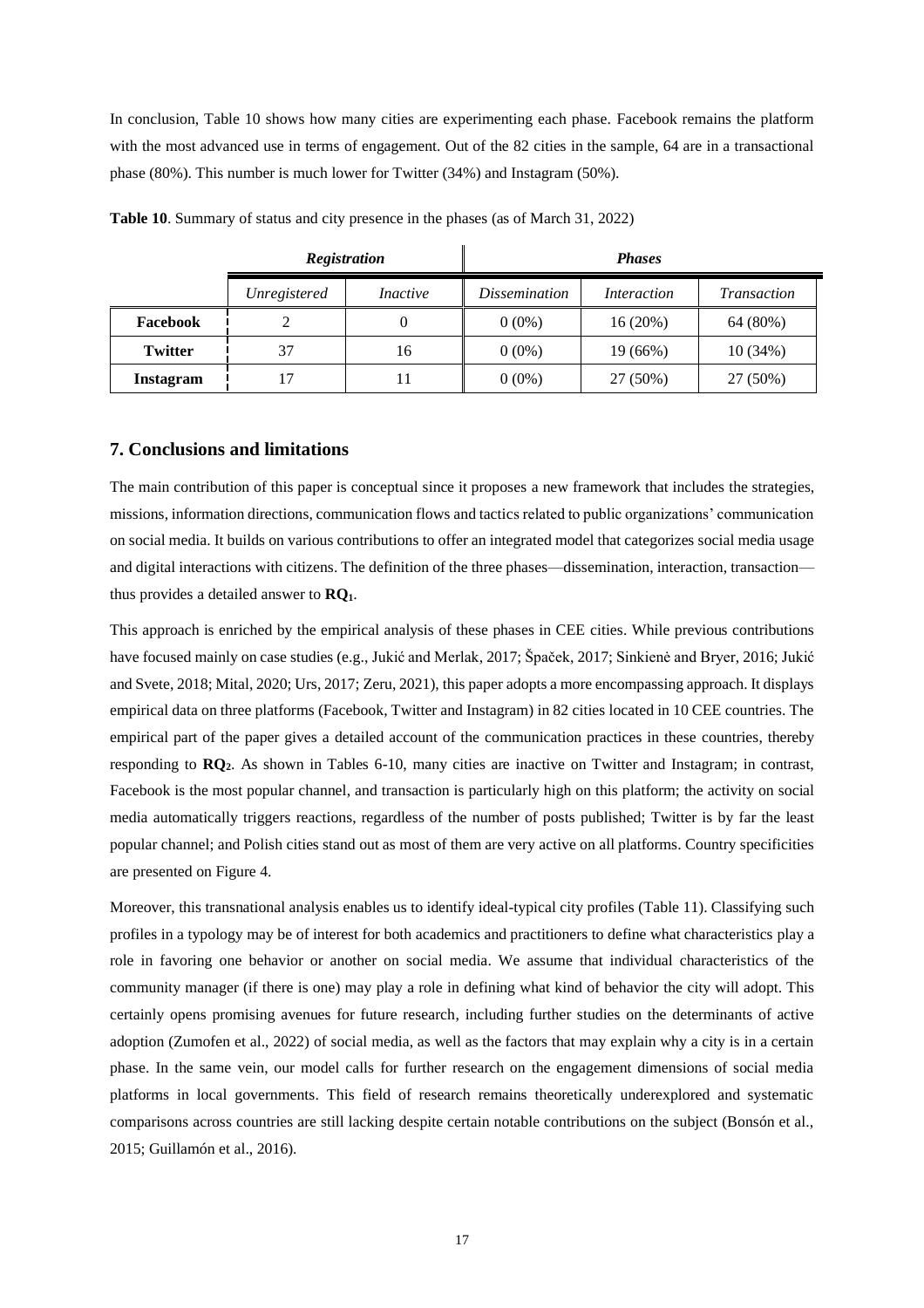



This paper meets with limitations. First, it does not include all social media platforms used in public organizations. Indeed, cities in this sample have started communicating on Snapchat, TikTok and YouTube. Second, because of data collection difficulties, most of our measures are based on a three-month span (1 January – 31 March 2022). Extending the timeframe would have enabled more robust analyses. Certain cities may have been in another phase earlier; however, we argue that the presence in a phase should be sustained, especially due to the nature of social media (immediate communication, need to react quickly and to ensure sustained interactions). Third, the selection of cities between 100,000 and 500,000 inhabitants is restrictive and can be criticized. Analyzing less populated cities would have enriched the data sample and give a more reliable picture of the situation in some countries. We especially refer here to Estonia (1 city), Lithuania, Slovenia, and Slovakia (2 cities each). In many cases, the results for the whole sample (and especially the mean) are largely influenced by Romanian (22) and Polish (33) cities.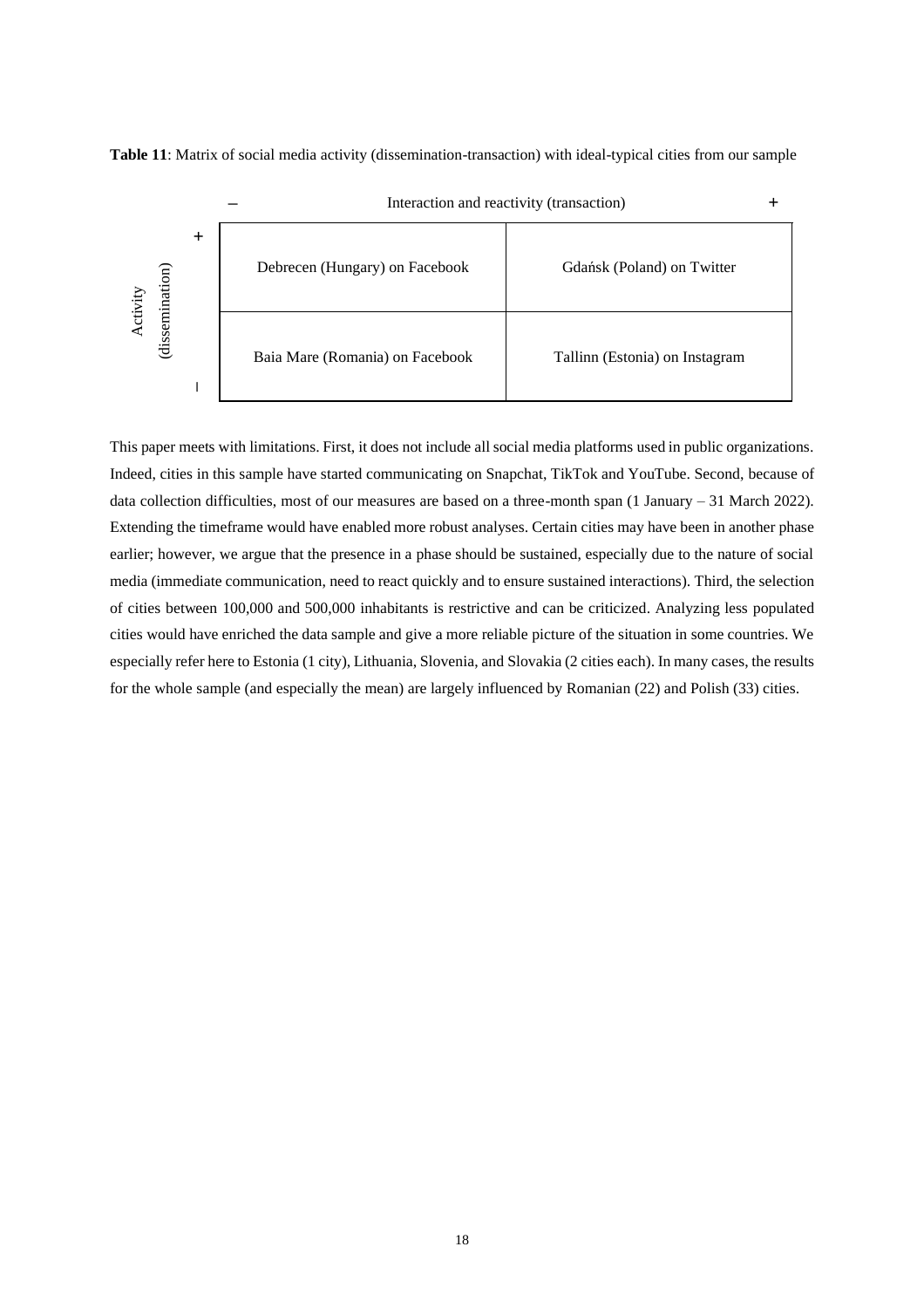

# **Figure 4**. Main characteristics of the sample based on our study (as of March 31, 2022)

## **Estonia**

Tallinn active on the three platforms Interaction is particularly high on Instagram

preferred over Twitter

among the seven cities Quite high interaction<br>on Instagram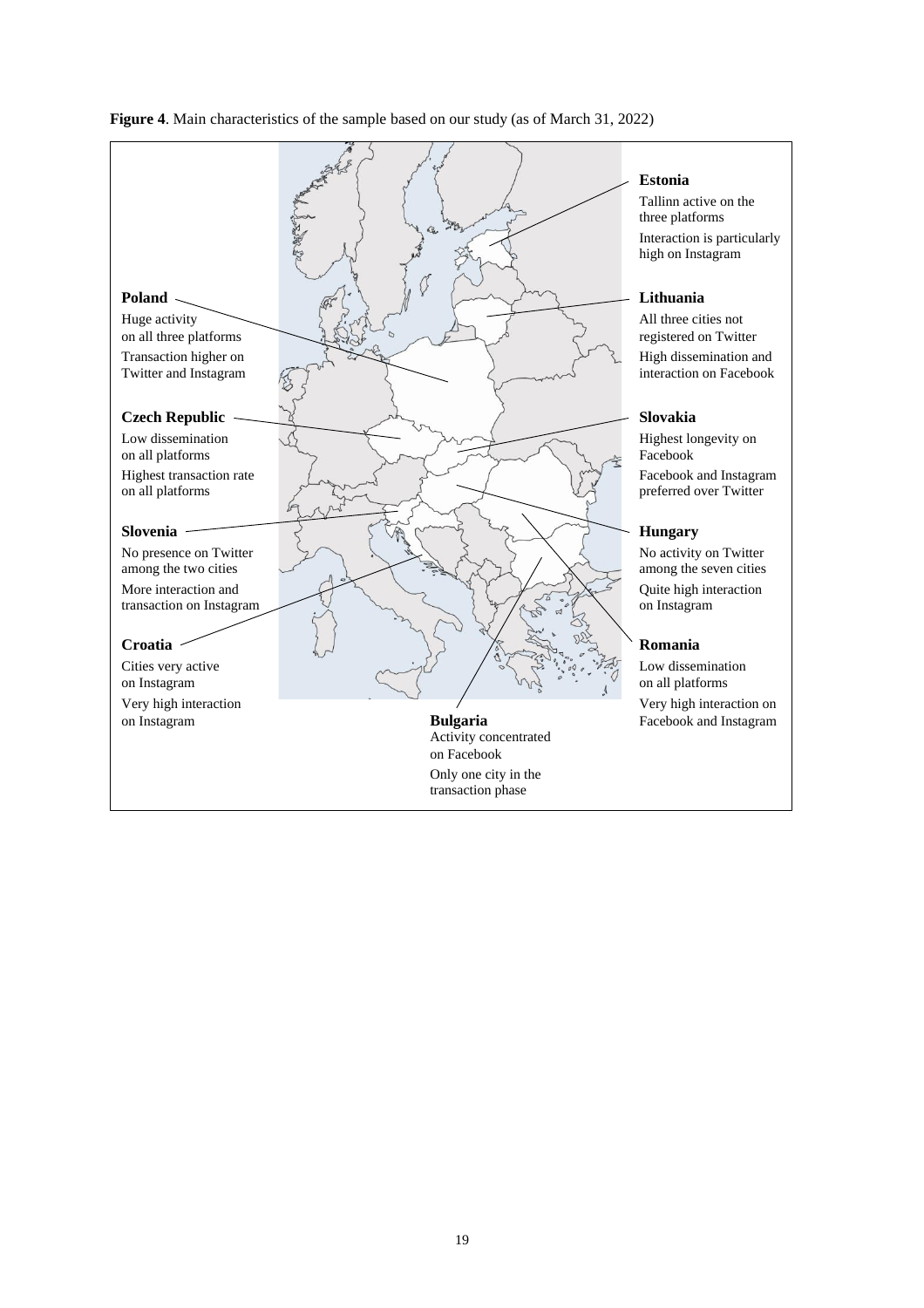# **References**

Agostino, D., & Arnaboldi, M. (2016). A measurement framework for assessing the contribution of social media to public engagement: An empirical analysis on Facebook. *Public Management Review*, 18(9), 1289–1307.

Bertot, J. C., Jaeger, P. T., & Grimes, J. M. (2010). Using ICTs to create a culture of transparency: e-government and social media as openness and anti-corruption tools for societies. *Government Information Quarterly*, 27(3), 264–271.

Bonsón, E., Torres, L., Royo, S., & Flores, F. (2012). Local e-government 2.0: social media and corporate transparency in municipalities. *Government Information Quarterly*, 29(2), 123–132.

Bonsón, E., & Ratkai, M. (2013). A set of metrics to assess stakeholder engagement and social legitimacy on a corporate Facebook page. *Online Information Review,* 37(5) 787–803.

Bonsón, E., Royo, S., & Ratkai, M. (2015). Citizens' engagement on local governments' Facebook sites. An empirical analysis: the impact of different media and content types in Western Europe. *Government Information Quarterly*, 32(1), 52–62.

Bonsón, E., Royo, S., & Ratkai, M. (2017). Facebook practices in Western European municipalities: an empirical analysis of activity and citizens' engagement. *Administration & Society*, 49(3), 320–347.

Bonsón, E., Perea, D., & Bednárová, M. (2019). Twitter as a tool for citizen engagement: an empirical study of the Andalusian municipalities. *Government Information Quarterly*, 36(3), 480–489.

Bovaird, T. (2007). Beyond engagement and participation: user and community coproduction of public services. *Public Administration Review*, 67(5), 846–860.

Brainard, L., & Edlins, M. (2015). Top 10 US municipal police departments and their social media usage. *The American Review of Public Administration*, 45(6), 728–745.

Campbell, D. A., Lambright, K. T., and Wells, C. J. (2014). Looking for friends, fans, and followers? Social media use in public and nonprofit human services. *Public Administration Review,* 74(5), 655–663.

Criado, J. I., Sandoval-Almazán, R., & Gil-Garcia, J. R. (2013). Government innovation through social media. *Government Information Quarterly,* 30*(4),* 319–326.

DePaula, N., & Dincelli, E. (2016). An empirical analysis of local government social media communication: Models of e-government interactivity and public relations. Proceedings of the 17th international digital government research conference on digital government research (pp. 348–356).

Ellison, N., & Hardey, M. (2014). Social media and local government: Citizenship, consumption and democracy. *Local Government Studies*, 40(1), 21–40.

Ertiö, T. P. (2015). Participatory apps for urban planning—space for improvement. *Planning Practice & Research*, 30(3), 303–321.

Faber, B., Budding, T., & Gradus, R. (2020). Assessing social media use in Dutch municipalities: Political, institutional, and socio-economic determinants. *Government Information Quarterly*, 37(3), 101484.

Falco, E., & Kleinhans, R. (2018). Beyond technology: Identifying local government challenges for using digital platforms for citizen engagement. *International Journal of Information Management*, 40, 17–20.

Glińska, E., & Rudolf, W. (2019). City brand personality projected by municipalities from central and eastern Europe Countries—A comparison of Facebook usage. *Sustainability*, 11(19), 1–22.

Grunig, J. E. (2013). *Excellence in public relations and communication management*. Routledge.

Guillamón, M. D., Ríos, A. M., Gesuele, B., & Metallo, C. (2016). Factors influencing social media use in local governments: The case of Italy and Spain. *Government Information Quarterly*, 33(3), 460–471.

Haro-de-Rosario, A., Sáez-Martín, A., & del Carmen Caba-Pérez, M. (2018). Using social media to enhance citizen engagement with local government: Twitter or Facebook*?. New Media & Society*, 20(1), 29–49.

Harrison, T. M., Guerrero, S., Burke, G. B., Cook, M., Cresswell, A., Helbig, N., Hrdinova, J. & Pardo, T. (2012). Open government and e-government: Democratic challenges from a public value perspective. *Information Polity*, 17(2), 83–97.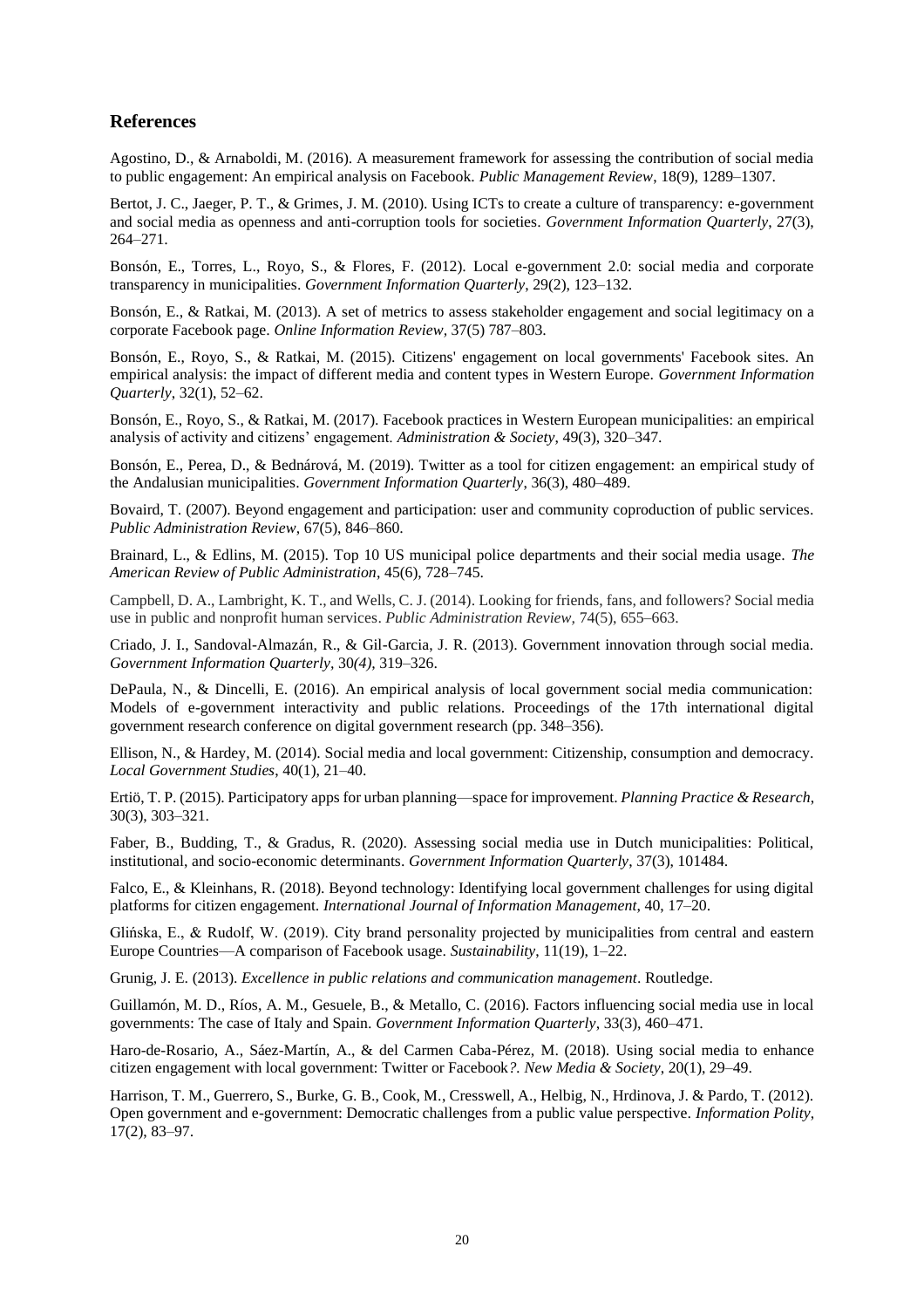Hofmann, S., Räckers, M., Beverungen, D., & Becker, J. (2013). Old blunders in new media? How local governments communicate with citizens in online social networks. *46th Hawaii International Conference on System Sciences* (pp. 2023–2032).

Jukić, T. & Merlak M. (2016). Social media usage in Slovenian local self-government: first results. *Proceedings of the NISPAcee 2016 Conference*. Zagreb. 19–21 May 2016.

Jukić, T., & Svete, B. (2018). The use of Facebook in the Slovenian local self-government: empirical evidence. *Central European Public Administration Review*, 16(2), 7–22.

Kavanaugh, A. L., Fox, E. A., Sheetz, S. D., Yang, S., Li, L. T., Shoemaker, D. J., Natsev, A., & Xie, L. (2012). Social media use by government: from the routine to the critical. *Government Information Quarterly*, 29(4), 480– 491.

Lee, G., & Kwak, Y. H. (2012). An open government maturity model for social media-based public engagement. *Government Information Quarterly*, 29(4), 492–503.

Leston-Bandeira, C., & Bender, D. (2013). How deeply are parliaments engaging on social media?. *Information Polity*, 18(4), 281–297.

Linders, D. (2012). From e-government to we-government: Defining a typology for citizen coproduction in the age of social media. *Government information quarterly*, 29(4), 446–454.

Mabillard, V., & Zumofen, R. (2019). *The use of social media in the Swiss towns and cities*. Swiss Graduate School of Public Administration (IDHEAP), University of Lausanne, Switzerland.

Mabillard, V., Zumofen, R., & Keuffer, N. (2021). Digital communication in Swiss cities: A closer look at the low adoption and usage of social media platforms in a technologically advanced and innovative country. *Information Polity*, 26(4), 341–354.

Manetti, G., Bellucci, M., and Bagnoli, L. (2017). "Stakeholder engagement and public information through social media: A study of Canadian and American Public Transportation Agencies", *The American Review of Public Adminis*tration, 47(8), 991–1009.

Marino, V., & Presti, L. L. (2018). From citizens to partners: the role of social media content in fostering citizen engagement. *Transforming Government: People, Process and Policy*, 12(1), 39–60.

McNutt, K. (2010). Virtual policy networks: Where all roads lead to Rome. *Canadian Journal of Political Science*, 43(4), 915–935.

Meijer, A., Koops, B. J., Pieterson, W., Overman, S., & Ten Tije, S. (2012). Government 2.0: key challenges to its realization. *Electronic Journal of e-Government,* 10*,* 59–69.

Meijer, A., & Thaens, M. (2013). Social media strategies: Understanding the differences between North American police departments. *Government Information Quarterly*, 30(4), 343–350.

Mergel, I. (2012). The social media innovation challenge in the public sector. *Information Polity*, 17(3-4), 281– 292.

Mergel, I. (2013a). A framework for interpreting social media interactions in the public sector. *Government Information Quarterly*, 30(4), 327–334.

Mergel, I. (2013b). Social media institutionalization in the US federal government. *Government Information Quarterly*, 33(1), 142–148.

Mergel, I. (2015). Designing social media strategies and policies. *Handbook of Public Administration*, 456–468.

Mergel, I. (2017). Building holistic evidence for social media impact. *Public Administration Review*, 77(4), 489– 495.

Mital, O. (2020). The use of social media in public administration: the case of Slovak local self-government. *Halduskultuur: The Estonian Journal of Administrative Culture and Digital Governance*, 21(1), 56–75.

Mossberger, K., Wu, Y., & Crawford, J. (2013). Connecting citizens and local governments? Social media and interactivity in major US cities. *Government Information Quarterly*, 30(4), 351–358.

Perea, D., Bonsón, E., & Bednárová, M. (2021). Citizen reactions to municipalities' Instagram communication. *Government Information Quarterly*, 38(3), 101579.